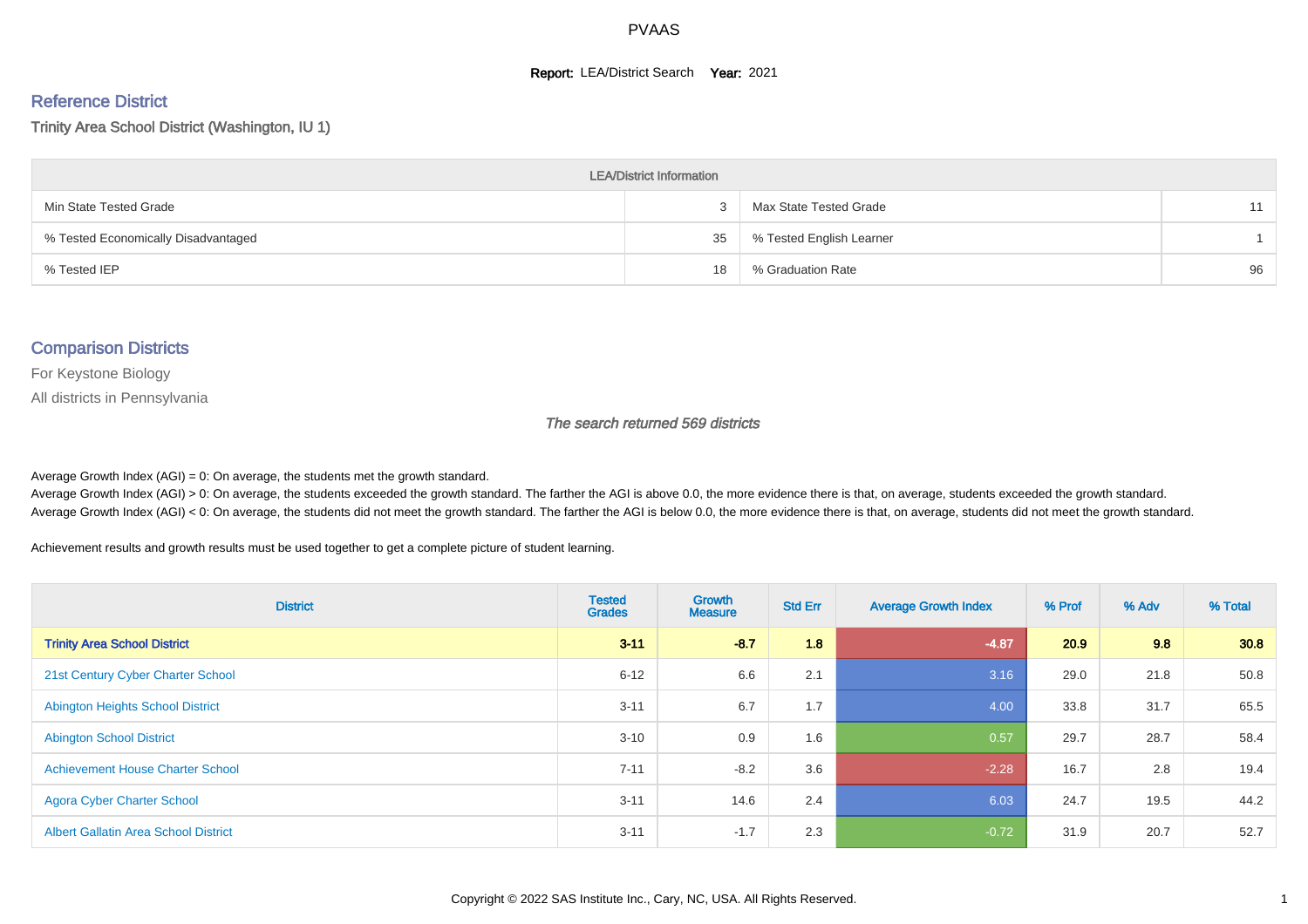| <b>District</b>                                 | <b>Tested</b><br><b>Grades</b> | Growth<br><b>Measure</b> | <b>Std Err</b> | <b>Average Growth Index</b> | % Prof | % Adv   | % Total |
|-------------------------------------------------|--------------------------------|--------------------------|----------------|-----------------------------|--------|---------|---------|
| <b>Trinity Area School District</b>             | $3 - 11$                       | $-8.7$                   | 1.8            | $-4.87$                     | 20.9   | 9.8     | 30.8    |
| <b>Aliquippa School District</b>                | $3 - 11$                       | $-20.0$                  | 3.6            | $-5.54$                     | 1.7    | $0.0\,$ | 1.7     |
| <b>Allegheny Valley School District</b>         | $3 - 11$                       | $-1.9$                   | 3.9            | $-0.48$                     | 31.8   | 11.4    | 43.2    |
| <b>Allegheny-Clarion Valley School District</b> | $3 - 10$                       | 12.3                     | 4.1            | 3.03                        | 33.3   | 19.0    | 52.4    |
| <b>Allentown City School District</b>           | $3-12$                         | $-16.9$                  | 1.4            | $-12.37$                    | 5.9    | 0.4     | 6.3     |
| Altoona Area School District                    | $3-12$                         | 0.1                      | 1.5            | 0.07                        | 29.0   | 13.8    | 42.8    |
| Ambridge Area School District                   | $3 - 12$                       | $-19.4$                  | 2.5            | $-7.64$                     | 23.2   | 5.6     | 28.9    |
| <b>Annville-Cleona School District</b>          | $3 - 12$                       | 1.1                      | 2.4            | 0.45                        | 34.8   | 13.6    | 48.5    |
| <b>Antietam School District</b>                 | $3 - 10$                       | $-9.5$                   | 3.7            | $-2.57$                     | 20.9   | 1.5     | 22.4    |
| <b>Apollo-Ridge School District</b>             | $3-12$                         | 9.5                      | 3.0            | 3.23                        | 34.0   | 9.4     | 43.4    |
| <b>Armstrong School District</b>                | $3 - 11$                       | 9.8                      | 1.6            | 6.22                        | 32.8   | 24.6    | 57.4    |
| Aspira Bilingual Cyber Charter School           | $3 - 11$                       | 5.1                      | 5.8            | 0.87                        | 4.8    | 0.0     | 4.8     |
| <b>Athens Area School District</b>              | $3 - 11$                       | 2.6                      | 2.3            | 1.11                        | 34.9   | 12.3    | 47.3    |
| <b>Austin Area School District</b>              | $3 - 11$                       | 2.6                      | 6.0            | 0.43                        | 25.0   | 18.8    | 43.8    |
| <b>Avella Area School District</b>              | $3 - 12$                       | 1.6                      | 4.7            | 0.34                        | 34.8   | 7.2     | 42.0    |
| <b>Avon Grove Charter School</b>                | $3 - 11$                       | 9.8                      | 3.1            | 3.18                        | 32.4   | 26.0    | 58.4    |
| <b>Avon Grove School District</b>               | $3 - 10$                       | 7.6                      | 1.4            | 5.29                        | 33.7   | 33.2    | 67.0    |
| <b>Avonworth School District</b>                | $3 - 10$                       | $-6.2$                   | 2.3            | $-2.68$                     | 35.9   | 14.1    | 50.0    |
| <b>Bald Eagle Area School District</b>          | $3 - 11$                       | 7.6                      | 2.5            | 3.00                        | 31.6   | 15.6    | 47.3    |
| <b>Baldwin-Whitehall School District</b>        | $3 - 11$                       | $-5.5$                   | 1.9            | $-2.93$                     | 32.0   | 14.7    | 46.7    |
| <b>Bangor Area School District</b>              | $3 - 12$                       | $-1.2$                   | 2.0            | $-0.60$                     | 25.8   | 12.7    | 38.5    |
| <b>Beaver Area School District</b>              | $3 - 10$                       | $-3.0$                   | 2.5            | $-1.16$                     | 25.8   | 27.8    | 53.6    |
| <b>Bedford Area School District</b>             | $3 - 11$                       | 6.4                      | 2.4            | 2.68                        | 31.0   | 20.6    | 51.6    |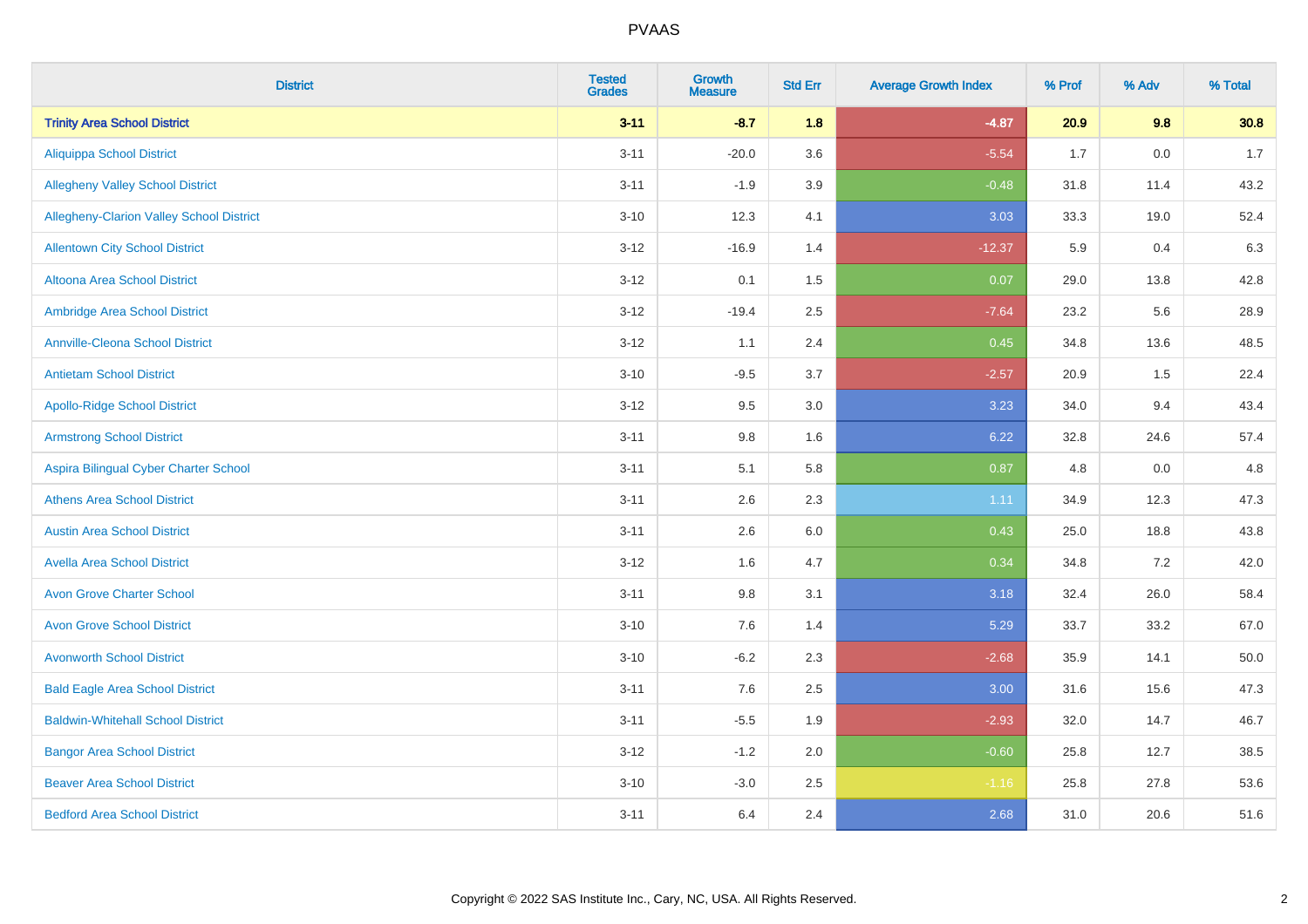| <b>District</b>                              | <b>Tested</b><br><b>Grades</b> | Growth<br><b>Measure</b> | <b>Std Err</b> | <b>Average Growth Index</b> | % Prof | % Adv | % Total |
|----------------------------------------------|--------------------------------|--------------------------|----------------|-----------------------------|--------|-------|---------|
| <b>Trinity Area School District</b>          | $3 - 11$                       | $-8.7$                   | 1.8            | $-4.87$                     | 20.9   | 9.8   | 30.8    |
| <b>Belle Vernon Area School District</b>     | $3 - 11$                       | 11.1                     | 2.3            | 4.88                        | 31.6   | 25.4  | 57.1    |
| <b>Bellefonte Area School District</b>       | $3 - 11$                       | 6.7                      | 2.0            | 3.34                        | 28.8   | 21.5  | 50.2    |
| <b>Bellwood-Antis School District</b>        | $3 - 10$                       | 3.5                      | 2.8            | 1.24                        | 40.9   | 19.4  | 60.2    |
| <b>Belmont Charter School</b>                | $3 - 10$                       | 2.2                      | 3.4            | 0.64                        | 5.3    | 1.8   | 7.0     |
| <b>Bensalem Township School District</b>     | $3 - 11$                       | 1.0                      | 1.6            | 0.63                        | 24.3   | 10.7  | 34.9    |
| <b>Benton Area School District</b>           | $3 - 10$                       | 8.1                      | 4.0            | 2.01                        | 35.7   | 28.6  | 64.3    |
| <b>Bentworth School District</b>             | $3 - 11$                       | 7.0                      | 3.0            | 2.36                        | 26.6   | 17.0  | 43.6    |
| <b>Berlin Brothersvalley School District</b> | $3 - 11$                       | 19.6                     | 4.0            | 4.93                        | 28.3   | 41.3  | 69.6    |
| <b>Bermudian Springs School District</b>     | $3 - 11$                       | $2.5\,$                  | 2.4            | 1.05                        | 31.8   | 23.5  | 55.3    |
| <b>Berwick Area School District</b>          | $3 - 11$                       | $-6.9$                   | 2.4            | $-2.84$                     | 22.3   | 11.5  | 33.8    |
| <b>Bethel Park School District</b>           | $3 - 11$                       | $-4.4$                   | 1.7            | $-2.62$                     | 40.1   | 27.3  | 67.4    |
| <b>Bethlehem Area School District</b>        | $3 - 11$                       | $-4.5$                   | 1.1            | $-3.91$                     | 20.4   | 11.3  | 31.7    |
| <b>Bethlehem-Center School District</b>      | $3 - 10$                       | 2.1                      | 3.5            | 0.59                        | 32.3   | 4.6   | 36.9    |
| <b>Big Beaver Falls Area School District</b> | $3 - 11$                       | $-17.9$                  | 2.8            | $-6.27$                     | 9.4    | 2.8   | 12.2    |
| <b>Big Spring School District</b>            | $3 - 11$                       | $-9.8$                   | 2.3            | $-4.32$                     | 23.6   | 12.9  | 36.5    |
| <b>Blackhawk School District</b>             | $3 - 11$                       | 2.0                      | 2.3            | 0.87                        | 34.6   | 20.7  | 55.3    |
| <b>Blacklick Valley School District</b>      | $3 - 11$                       | $-0.9$                   | 3.9            | $-0.23$                     | 7.7    | 7.7   | 15.4    |
| <b>Blairsville-Saltsburg School District</b> | $3 - 11$                       | $-7.5$                   | 2.8            | $-2.67$                     | 20.1   | 8.2   | 28.3    |
| <b>Bloomsburg Area School District</b>       | $3 - 10$                       | 4.3                      | 3.4            | 1.26                        | 36.5   | 20.6  | 57.1    |
| <b>Blue Mountain School District</b>         | $3 - 10$                       | 12.2                     | 2.1            | 5.81                        | 30.7   | 26.1  | 56.8    |
| <b>Blue Ridge School District</b>            | $3 - 11$                       | 8.3                      | 3.7            | 2.24                        | 29.6   | 9.3   | 38.9    |
| <b>Boyertown Area School District</b>        | $3 - 11$                       | $-2.9$                   | 1.4            | $-2.06$                     | 30.8   | 22.6  | 53.4    |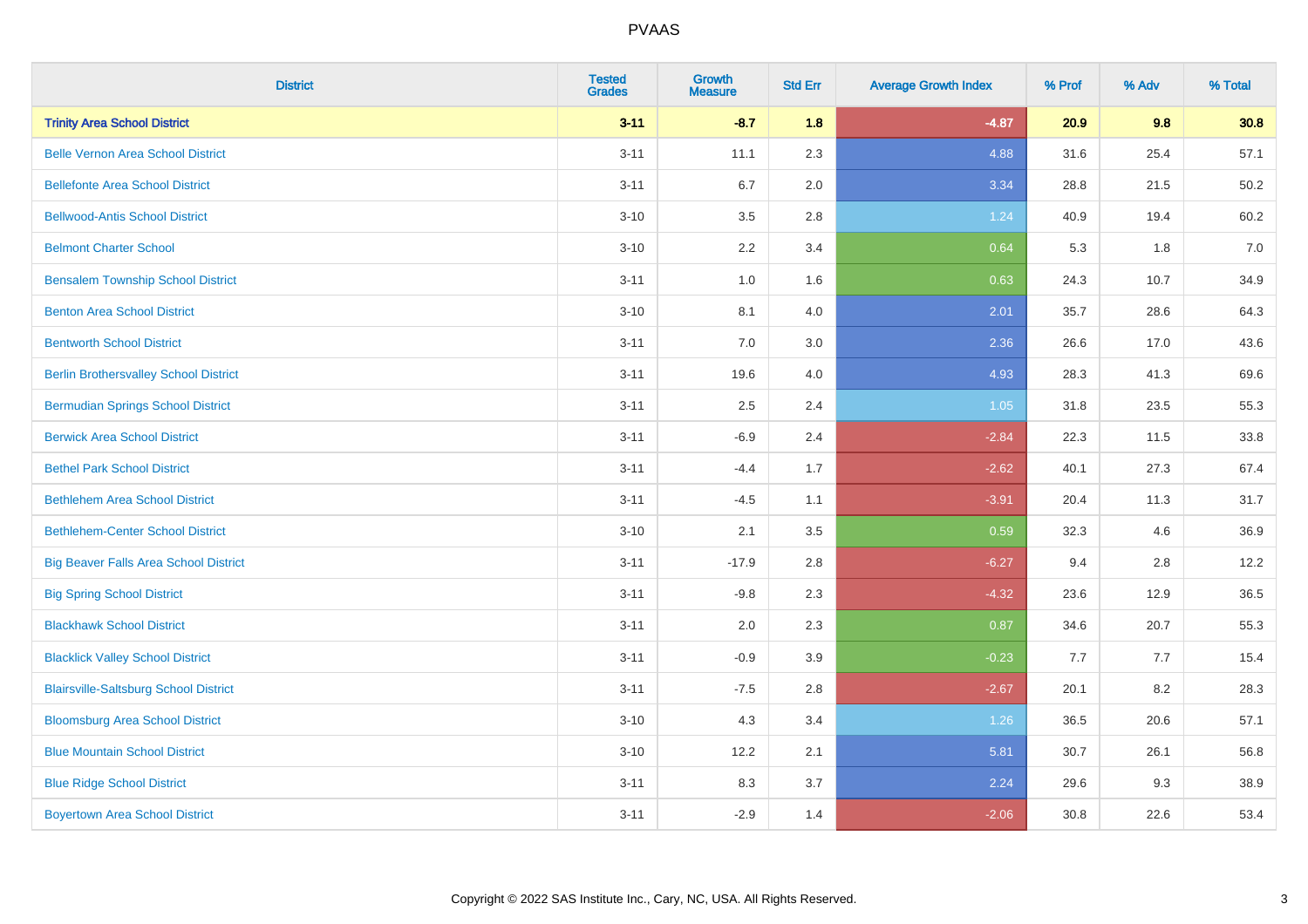| <b>District</b>                                 | <b>Tested</b><br><b>Grades</b> | <b>Growth</b><br><b>Measure</b> | <b>Std Err</b> | <b>Average Growth Index</b> | % Prof | % Adv | % Total |
|-------------------------------------------------|--------------------------------|---------------------------------|----------------|-----------------------------|--------|-------|---------|
| <b>Trinity Area School District</b>             | $3 - 11$                       | $-8.7$                          | 1.8            | $-4.87$                     | 20.9   | 9.8   | 30.8    |
| Boys Latin Of Philadelphia Charter School       | $6 - 12$                       | $-8.0$                          | 2.7            | $-3.02$                     | 1.4    | 0.0   | 1.4     |
| <b>Bradford Area School District</b>            | $3 - 12$                       | $-1.8$                          | 2.3            | $-0.79$                     | 31.2   | 16.7  | 47.9    |
| <b>Brandywine Heights Area School District</b>  | $3 - 11$                       | 5.8                             | 2.6            | 2.27                        | 27.7   | 28.6  | 56.2    |
| <b>Brentwood Borough School District</b>        | $3 - 11$                       | 1.3                             | 3.0            | 0.44                        | 20.2   | 16.0  | 36.2    |
| <b>Bristol Borough School District</b>          | $3 - 12$                       | $-5.9$                          | 2.9            | $-2.00$                     | 27.8   | 3.3   | 31.1    |
| <b>Bristol Township School District</b>         | $3 - 11$                       | $-7.4$                          | 1.4            | $-5.32$                     | 13.8   | 4.6   | 18.4    |
| <b>Brockway Area School District</b>            | $3 - 11$                       | $-0.4$                          | 3.5            | $-0.11$                     | 41.2   | 13.8  | 55.0    |
| <b>Brookville Area School District</b>          | $3 - 11$                       | 6.8                             | 3.1            | 2.19                        | 46.1   | 14.6  | 60.7    |
| <b>Brownsville Area School District</b>         | $3 - 12$                       | 3.9                             | 3.8            | 1.04                        | 22.0   | 8.5   | 30.5    |
| <b>Bucks County Technical High School</b>       | $9 - 10$                       | $-2.9$                          | 2.2            | $-1.29$                     | 27.7   | 10.4  | 38.2    |
| <b>Burgettstown Area School District</b>        | $3 - 11$                       | $-11.2$                         | 3.2            | $-3.46$                     | 16.0   | 2.7   | 18.7    |
| <b>Burrell School District</b>                  | $3 - 11$                       | $-1.5$                          | 3.3            | $-0.44$                     | 27.8   | 17.7  | 45.6    |
| <b>Butler Area School District</b>              | $3 - 11$                       | $-14.1$                         | 1.5            | $-9.60$                     | 26.4   | 11.1  | 37.5    |
| California Area School District                 | $3 - 10$                       | $-13.7$                         | 4.5            | $-3.06$                     | 41.7   | 16.7  | 58.3    |
| <b>Cambria Heights School District</b>          | $3 - 10$                       | $-6.2$                          | 2.9            | $-2.11$                     | 25.0   | 13.0  | 38.0    |
| <b>Cameron County School District</b>           | $3 - 12$                       | $-5.0$                          | 4.4            | $-1.12$                     | 34.9   | 4.8   | 39.7    |
| <b>Camp Hill School District</b>                | $3 - 12$                       | 20.7                            | 2.9            | 7.00                        | 32.3   | 41.4  | 73.7    |
| Canon-Mcmillan School District                  | $3 - 11$                       | $-5.0$                          | 1.5            | $-3.25$                     | 30.8   | 28.5  | 59.3    |
| <b>Canton Area School District</b>              | $3 - 11$                       | 8.4                             | 2.9            | 2.92                        | 13.8   | 23.0  | 36.8    |
| Capital Area School for the Arts Charter School | $9 - 11$                       | 14.2                            | 4.5            | 3.13                        | 27.5   | 30.0  | 57.5    |
| <b>Carbon Career &amp; Technical Institute</b>  | $9 - 11$                       | $-9.3$                          | 3.2            | $-2.92$                     | 19.6   | 2.2   | 21.7    |
| <b>Carbondale Area School District</b>          | $3 - 10$                       | $-2.8$                          | 3.2            | $-0.87$                     | 27.5   | 2.9   | 30.4    |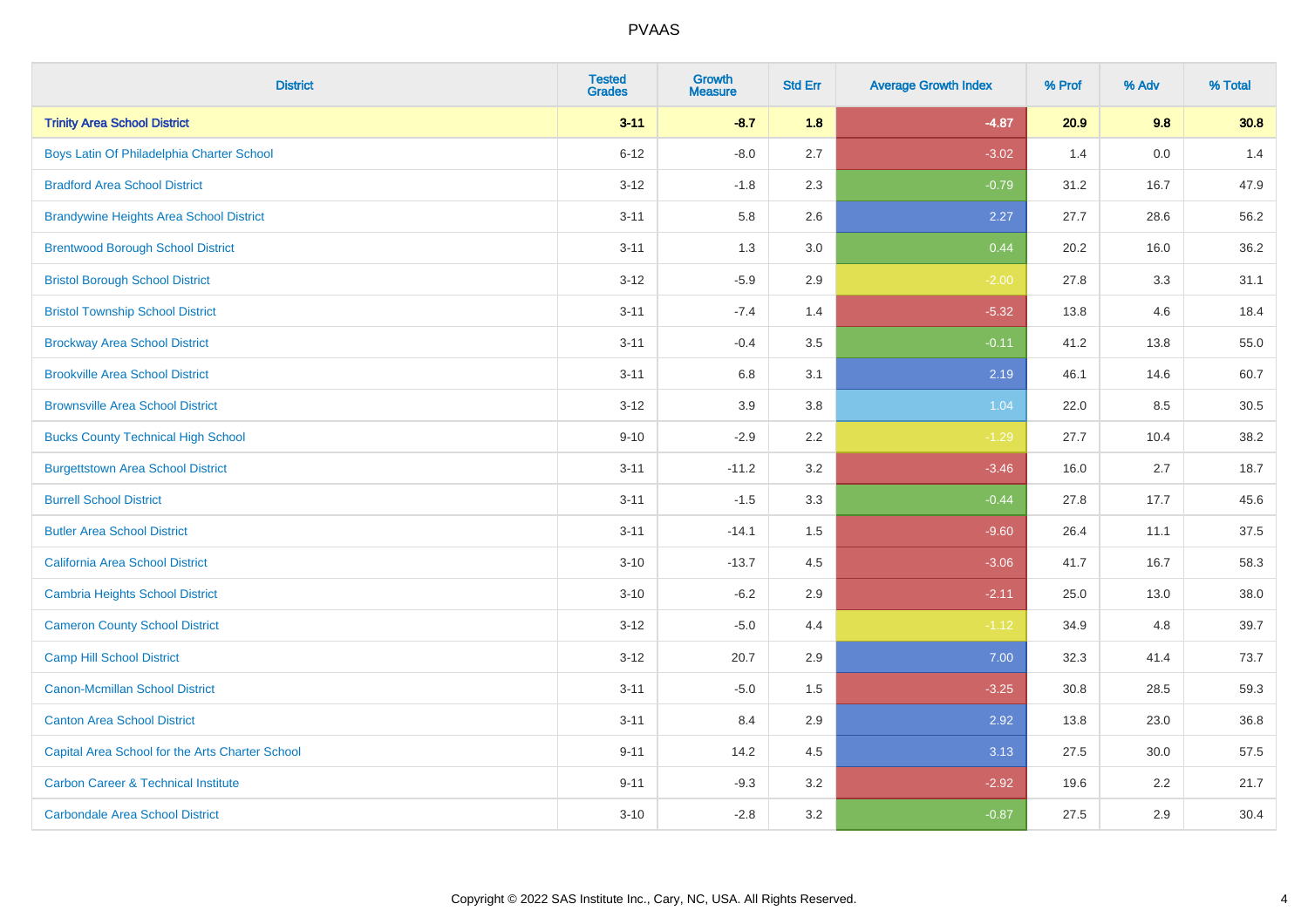| <b>District</b>                                         | <b>Tested</b><br><b>Grades</b> | <b>Growth</b><br><b>Measure</b> | <b>Std Err</b> | <b>Average Growth Index</b> | % Prof | % Adv | % Total |
|---------------------------------------------------------|--------------------------------|---------------------------------|----------------|-----------------------------|--------|-------|---------|
| <b>Trinity Area School District</b>                     | $3 - 11$                       | $-8.7$                          | 1.8            | $-4.87$                     | 20.9   | 9.8   | 30.8    |
| <b>Carlisle Area School District</b>                    | $3 - 11$                       | $-5.2$                          | 1.7            | $-2.99$                     | 28.0   | 19.3  | 47.3    |
| <b>Carlynton School District</b>                        | $3 - 11$                       | $-2.0$                          | 3.2            | $-0.62$                     | 27.9   | 5.2   | 33.1    |
| <b>Carmichaels Area School District</b>                 | $3 - 10$                       | $-7.0$                          | 3.1            | $-2.30$                     | 17.8   | 9.6   | 27.4    |
| Catasauqua Area School District                         | $3 - 12$                       | $-7.3$                          | 2.8            | $-2.58$                     | 27.1   | 11.2  | 38.3    |
| <b>Centennial School District</b>                       | $3 - 10$                       | 1.5                             | 1.5            | 0.98                        | 23.6   | 12.4  | 36.0    |
| Center For Student Learning Charter School At Pennsbury | $6 - 12$                       | $-3.3$                          | 6.0            | $-0.55$                     | 23.1   | 0.0   | 23.1    |
| <b>Central Bucks School District</b>                    | $3 - 11$                       | 15.5                            | 0.9            | 17.94                       | 34.8   | 41.4  | 76.2    |
| <b>Central Cambria School District</b>                  | $3 - 11$                       | $-12.7$                         | 2.3            | $-5.61$                     | 19.4   | 7.4   | 26.9    |
| <b>Central Columbia School District</b>                 | $3 - 12$                       | 0.3                             | 2.3            | 0.12                        | 25.4   | 37.6  | 63.0    |
| <b>Central Dauphin School District</b>                  | $3 - 11$                       | $-5.2$                          | 1.2            | $-4.24$                     | 29.3   | 8.7   | 38.0    |
| <b>Central Fulton School District</b>                   | $3 - 11$                       | $-13.3$                         | 3.2            | $-4.20$                     | 18.1   | 9.7   | 27.8    |
| <b>Central Greene School District</b>                   | $3 - 11$                       | $-0.4$                          | 2.5            | $-0.15$                     | 27.8   | 14.8  | 42.6    |
| <b>Central Valley School District</b>                   | $3 - 10$                       | 4.7                             | 2.6            | 1.83                        | 37.8   | 18.5  | 56.3    |
| <b>Central York School District</b>                     | $3 - 12$                       | 12.9                            | 1.5            | 8.64                        | 31.4   | 24.1  | 55.5    |
| <b>Chambersburg Area School District</b>                | $3 - 11$                       | $-5.6$                          | 1.3            | $-4.42$                     | 24.2   | 15.2  | 39.4    |
| <b>Charleroi School District</b>                        | $3 - 11$                       | $-4.3$                          | 2.7            | $-1.55$                     | 22.2   | 15.9  | 38.1    |
| <b>Chartiers Valley School District</b>                 | $3 - 11$                       | $-9.1$                          | 2.1            | $-4.23$                     | 20.7   | 17.4  | 38.0    |
| <b>Chartiers-Houston School District</b>                | $3 - 10$                       | $-16.5$                         | 3.5            | $-4.79$                     | 26.3   | 6.6   | 32.9    |
| <b>Cheltenham School District</b>                       | $3 - 11$                       | $-17.6$                         | 2.0            | $-8.74$                     | 24.4   | 8.3   | 32.6    |
| <b>Chester Charter Scholars Academy Charter School</b>  | $3 - 12$                       | $-6.2$                          | 3.3            | $-1.88$                     | 2.2    | 0.0   | 2.2     |
| <b>Chester-Upland School District</b>                   | $3 - 11$                       | $-3.6$                          | 2.6            | $-1.38$                     | 1.6    | 0.0   | 1.6     |
| <b>Chestnut Ridge School District</b>                   | $3 - 12$                       | 4.0                             | 2.9            | 1.38                        | 33.2   | 11.0  | 44.2    |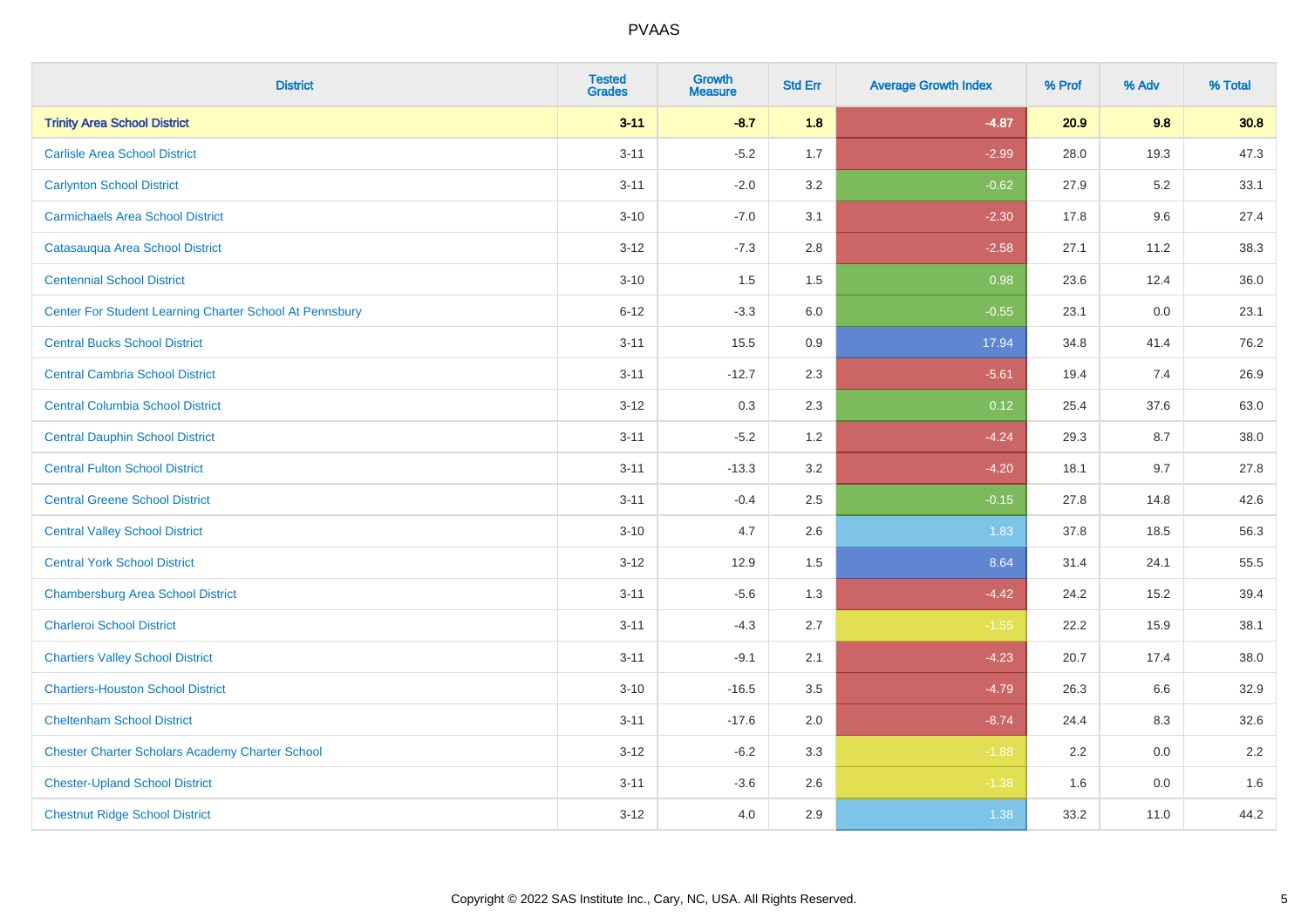| <b>District</b>                                    | <b>Tested</b><br><b>Grades</b> | Growth<br><b>Measure</b> | <b>Std Err</b> | <b>Average Growth Index</b> | % Prof  | % Adv | % Total |
|----------------------------------------------------|--------------------------------|--------------------------|----------------|-----------------------------|---------|-------|---------|
| <b>Trinity Area School District</b>                | $3 - 11$                       | $-8.7$                   | 1.8            | $-4.87$                     | 20.9    | 9.8   | 30.8    |
| <b>Chichester School District</b>                  | $3 - 11$                       | $-1.8$                   | 4.2            | $-0.44$                     | 40.0    | 14.0  | 54.0    |
| <b>City CHS</b>                                    | $10 - 11$                      | $-5.6$                   | 2.4            | $-2.34$                     | 15.9    | 1.5   | 17.4    |
| <b>Clairton City School District</b>               | $3 - 11$                       | $-1.6$                   | 5.0            | $-0.32$                     | $3.8\,$ | 0.5   | 4.4     |
| <b>Clarion Area School District</b>                | $3 - 11$                       | 3.2                      | 3.7            | 0.88                        | 31.7    | 13.3  | 45.0    |
| <b>Clarion-Limestone Area School District</b>      | $3 - 12$                       | $-10.0$                  | 3.6            | $-2.76$                     | 28.3    | 20.0  | 48.3    |
| <b>Claysburg-Kimmel School District</b>            | $3 - 11$                       | $-1.2$                   | 5.2            | $-0.22$                     | 5.0     | 0.0   | $5.0$   |
| <b>Clearfield Area School District</b>             | $3 - 10$                       | $-1.3$                   | 3.7            | $-0.34$                     | 43.9    | 24.6  | 68.4    |
| <b>Coatesville Area School District</b>            | $3 - 11$                       | $-9.5$                   | 1.6            | $-5.81$                     | 12.8    | 3.3   | 16.2    |
| <b>Cocalico School District</b>                    | $3 - 11$                       | 12.3                     | 1.9            | 6.48                        | 28.2    | 32.3  | 60.5    |
| <b>Collegium Charter School</b>                    | $3 - 10$                       | 21.2                     | 2.6            | 8.18                        | 25.4    | 16.4  | 41.8    |
| <b>Colonial School District</b>                    | $3 - 11$                       | 22.1                     | 1.6            | 13.55                       | 27.2    | 43.5  | 70.6    |
| <b>Columbia Borough School District</b>            | $3 - 12$                       | $-1.1$                   | 3.6            | $-0.31$                     | 17.2    | 1.7   | 19.0    |
| Columbia-Montour AVTS                              | $9 - 10$                       | $-7.1$                   | 2.8            | $-2.52$                     | 19.5    | 3.2   | 22.7    |
| <b>Commodore Perry School District</b>             | $3 - 11$                       | $-10.4$                  | 4.5            | $-2.30$                     | 29.4    | 5.9   | 35.3    |
| <b>Commonwealth Charter Academy Charter School</b> | $3 - 10$                       | 4.2                      | 1.6            | 2.68                        | 27.0    | 15.6  | 42.5    |
| Community Academy Of Philadelphia Charter School   | $3 - 11$                       | 0.1                      | 2.6            | 0.06                        | 9.7     | 2.6   | 12.4    |
| Conemaugh Township Area School District            | $3 - 12$                       | 4.8                      | 3.5            | 1.39                        | 30.9    | 27.8  | 58.8    |
| <b>Conemaugh Valley School District</b>            | $3 - 12$                       | $-6.3$                   | 4.1            | $-1.54$                     | 23.7    | 5.1   | 28.8    |
| <b>Conestoga Valley School District</b>            | $3 - 11$                       | 2.4                      | 1.7            | 1.43                        | 35.0    | 23.5  | 58.5    |
| <b>Conewago Valley School District</b>             | $3 - 12$                       | 7.6                      | 1.7            | 4.46                        | 41.3    | 19.4  | 60.6    |
| <b>Conneaut School District</b>                    | $3 - 12$                       | $-2.3$                   | 2.6            | $-0.91$                     | 27.4    | 9.7   | 37.1    |
| <b>Connellsville Area School District</b>          | $3 - 11$                       | $-5.3$                   | 2.0            | $-2.67$                     | 24.2    | 5.0   | 29.1    |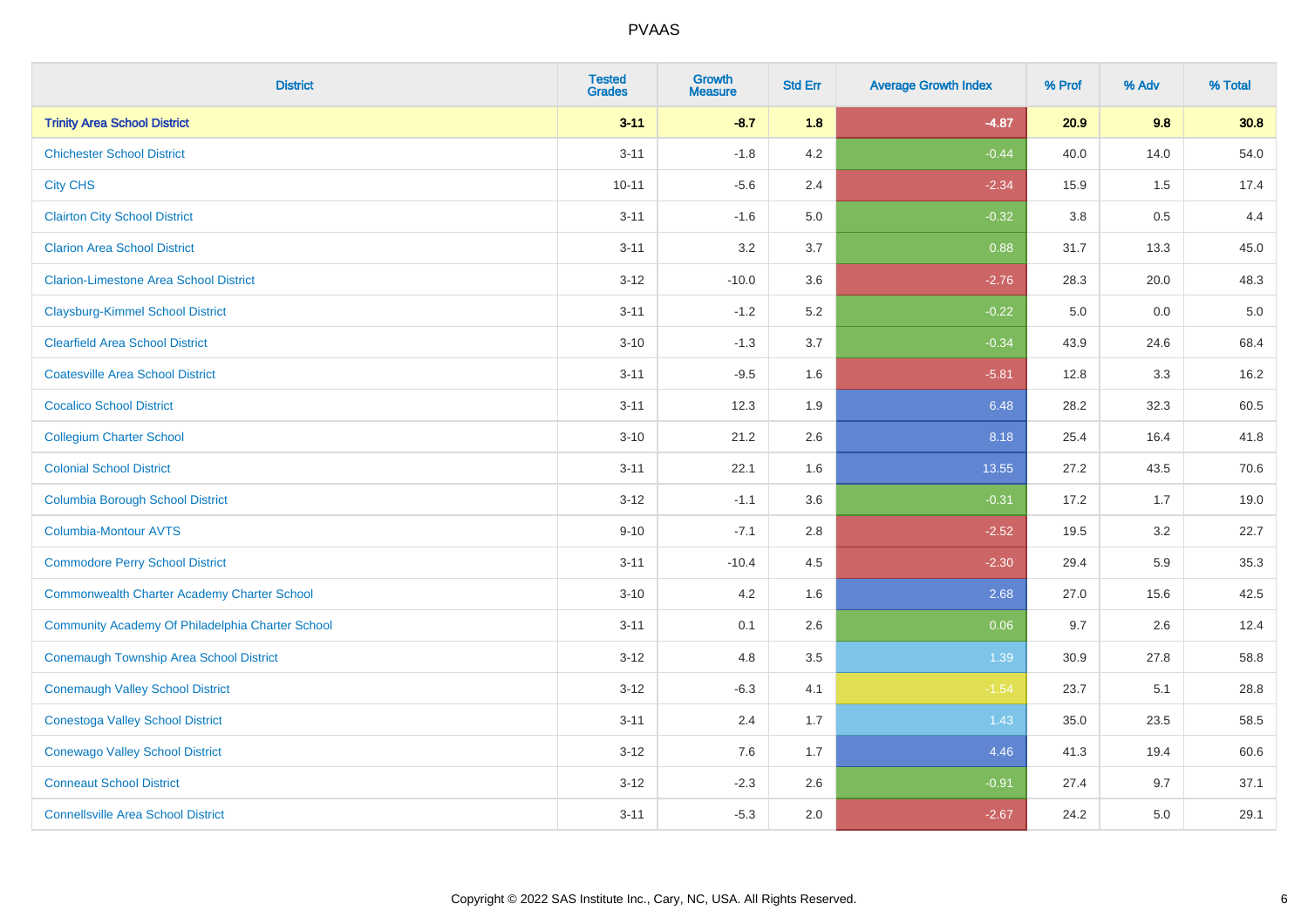| <b>District</b>                           | <b>Tested</b><br><b>Grades</b> | Growth<br><b>Measure</b> | <b>Std Err</b> | <b>Average Growth Index</b> | % Prof | % Adv | % Total |
|-------------------------------------------|--------------------------------|--------------------------|----------------|-----------------------------|--------|-------|---------|
| <b>Trinity Area School District</b>       | $3 - 11$                       | $-8.7$                   | 1.8            | $-4.87$                     | 20.9   | 9.8   | 30.8    |
| <b>Conrad Weiser Area School District</b> | $3 - 11$                       | 7.1                      | 2.1            | 3.34                        | 28.2   | 14.4  | 42.6    |
| <b>Cornell School District</b>            | $3 - 11$                       | $-5.5$                   | 4.6            | $-1.20$                     | 11.3   | 3.2   | 14.5    |
| <b>Cornwall-Lebanon School District</b>   | $3 - 11$                       | $8.2\,$                  | 1.6            | 5.24                        | 28.0   | 20.5  | 48.6    |
| <b>Corry Area School District</b>         | $3 - 11$                       | $-6.8$                   | 2.3            | $-3.01$                     | 24.0   | 8.8   | 32.8    |
| <b>Coudersport Area School District</b>   | $3 - 11$                       | 14.8                     | 3.4            | 4.33                        | 34.7   | 28.0  | 62.7    |
| <b>Council Rock School District</b>       | $3 - 11$                       | 13.5                     | 1.1            | 12.27                       | 32.0   | 35.4  | 67.4    |
| <b>Cranberry Area School District</b>     | $3 - 12$                       | $-0.9$                   | 3.1            | $-0.29$                     | 25.5   | 9.7   | 35.2    |
| <b>Crawford Central School District</b>   | $3 - 11$                       | 5.7                      | 2.1            | 2.71                        | 26.4   | 15.8  | 42.1    |
| <b>Crestwood School District</b>          | $3 - 11$                       | $-3.4$                   | $2.2\,$        | $-1.52$                     | 33.1   | 21.7  | 54.9    |
| <b>Cumberland Valley School District</b>  | $3 - 12$                       | 18.6                     | 1.2            | 15.79                       | 31.3   | 39.2  | 70.5    |
| <b>Dallas School District</b>             | $3 - 11$                       | 8.1                      | 2.1            | 3.87                        | 32.4   | 22.4  | 54.8    |
| <b>Dallastown Area School District</b>    | $3 - 11$                       | 19.9                     | 1.4            | 14.14                       | 36.8   | 34.2  | 71.0    |
| Daniel Boone Area School District         | $3 - 12$                       | 0.9                      | 1.9            | 0.46                        | 28.9   | 22.0  | 51.0    |
| <b>Danville Area School District</b>      | $3 - 11$                       | 18.4                     | 2.6            | 7.19                        | 32.0   | 46.1  | 78.1    |
| <b>Dauphin County Technical School</b>    | $9 - 11$                       | $-3.9$                   | 2.3            | $-1.67$                     | 18.3   | 11.1  | 29.3    |
| <b>Deer Lakes School District</b>         | $3 - 11$                       | $-10.0$                  | 2.5            | $-4.02$                     | 27.7   | 9.9   | 37.6    |
| <b>Delaware Valley School District</b>    | $3 - 11$                       | 15.7                     | 1.6            | 9.62                        | 36.7   | 32.1  | 68.8    |
| <b>Derry Area School District</b>         | $3 - 11$                       | $-11.8$                  | 2.6            | $-4.53$                     | 34.8   | 6.1   | 40.9    |
| <b>Derry Township School District</b>     | $3 - 10$                       | 20.1                     | 2.0            | 10.20                       | 32.8   | 46.9  | 79.7    |
| <b>Donegal School District</b>            | $3 - 12$                       | 5.9                      | 2.2            | 2.72                        | 34.1   | 23.1  | 57.2    |
| <b>Dover Area School District</b>         | $3 - 12$                       | 7.1                      | 1.9            | 3.78                        | 33.0   | 18.7  | 51.7    |
| Downingtown Area School District          | $3 - 11$                       | 4.4                      | 1.1            | 4.06                        | 30.1   | 32.0  | 62.2    |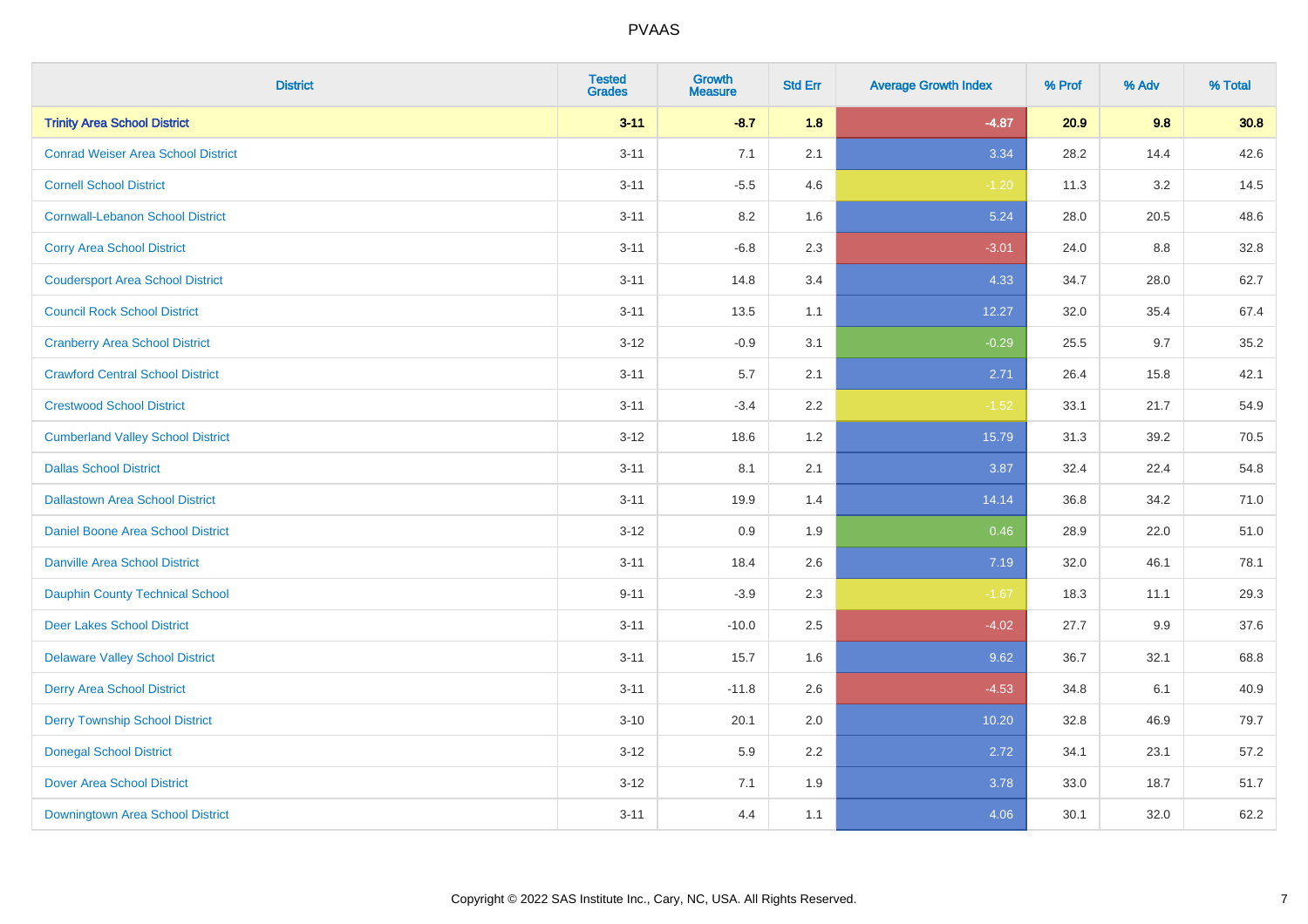| <b>District</b>                                   | <b>Tested</b><br><b>Grades</b> | <b>Growth</b><br><b>Measure</b> | <b>Std Err</b> | <b>Average Growth Index</b> | % Prof | % Adv | % Total |
|---------------------------------------------------|--------------------------------|---------------------------------|----------------|-----------------------------|--------|-------|---------|
| <b>Trinity Area School District</b>               | $3 - 11$                       | $-8.7$                          | 1.8            | $-4.87$                     | 20.9   | 9.8   | 30.8    |
| Dr Robert Ketterer Charter School Inc             | $6 - 12$                       | 7.1                             | 4.3            | 1.66                        | 7.3    | 1.7   | 9.0     |
| <b>Dubois Area School District</b>                | $3 - 11$                       | $-2.8$                          | 2.0            | $-1.37$                     | 35.5   | 19.0  | 54.6    |
| <b>Dunmore School District</b>                    | $3 - 11$                       | $-12.2$                         | 2.7            | $-4.51$                     | 15.0   | 5.3   | 20.4    |
| <b>East Allegheny School District</b>             | $3 - 11$                       | $-6.4$                          | 3.0            | $-2.11$                     | 21.0   | 7.4   | 28.4    |
| <b>East Lycoming School District</b>              | $3 - 11$                       | $-10.9$                         | 2.1            | $-5.08$                     | 22.5   | 8.2   | 30.8    |
| <b>East Penn School District</b>                  | $3 - 11$                       | 8.9                             | 1.2            | 7.61                        | 32.8   | 26.4  | 59.2    |
| East Pennsboro Area School District               | $3 - 11$                       | 4.8                             | 2.1            | 2.26                        | 36.8   | 16.9  | 53.7    |
| East Stroudsburg Area School District             | $3 - 11$                       | $-4.9$                          | 1.4            | $-3.38$                     | 22.7   | 12.5  | 35.2    |
| <b>Eastern Lancaster County School District</b>   | $3 - 12$                       | 2.9                             | 3.2            | 0.91                        | 35.2   | 36.4  | 71.6    |
| Eastern Lebanon County School District            | $3 - 11$                       | 4.0                             | 2.1            | 1.89                        | 23.5   | 11.5  | 35.0    |
| <b>Eastern York School District</b>               | $3 - 11$                       | $-6.2$                          | 2.3            | $-2.70$                     | 27.8   | 18.5  | 46.4    |
| <b>Easton Area School District</b>                | $3 - 12$                       | 6.3                             | 1.3            | 4.91                        | 24.1   | 13.0  | 37.1    |
| <b>Elizabeth Forward School District</b>          | $3 - 11$                       | $-5.5$                          | 2.5            | $-2.25$                     | 32.2   | 12.8  | 45.0    |
| <b>Elizabethtown Area School District</b>         | $3 - 12$                       | 7.1                             | 1.7            | 4.19                        | 36.4   | 27.6  | 64.0    |
| <b>Elk Lake School District</b>                   | $3 - 11$                       | $-6.1$                          | 2.9            | $-2.12$                     | 26.3   | 11.6  | 37.9    |
| <b>Ellwood City Area School District</b>          | $3 - 11$                       | $-12.5$                         | 3.1            | $-4.00$                     | 26.7   | 8.7   | 35.4    |
| <b>Environmental Charter School At Frick Park</b> | $3-9$                          | $-6.2$                          | 3.7            | $-1.67$                     | 25.9   | 3.4   | 29.3    |
| <b>Ephrata Area School District</b>               | $3 - 11$                       | $6.8\,$                         | 1.7            | 4.08                        | 31.6   | 17.1  | 48.8    |
| <b>Erie City School District</b>                  | $3 - 12$                       | $-4.5$                          | 1.4            | $-3.09$                     | 13.4   | 6.7   | 20.1    |
| Esperanza Academy Charter School                  | $4 - 11$                       | 2.1                             | 2.1            | 1.01                        | 14.2   | 3.6   | 17.8    |
| <b>Esperanza Cyber Charter School</b>             | $3 - 11$                       | 7.1                             | 6.1            | $1.15$                      | 8.8    | 2.9   | 11.8    |
| <b>Everett Area School District</b>               | $3 - 11$                       | $-1.1$                          | 3.1            | $-0.34$                     | 34.2   | 13.2  | 47.4    |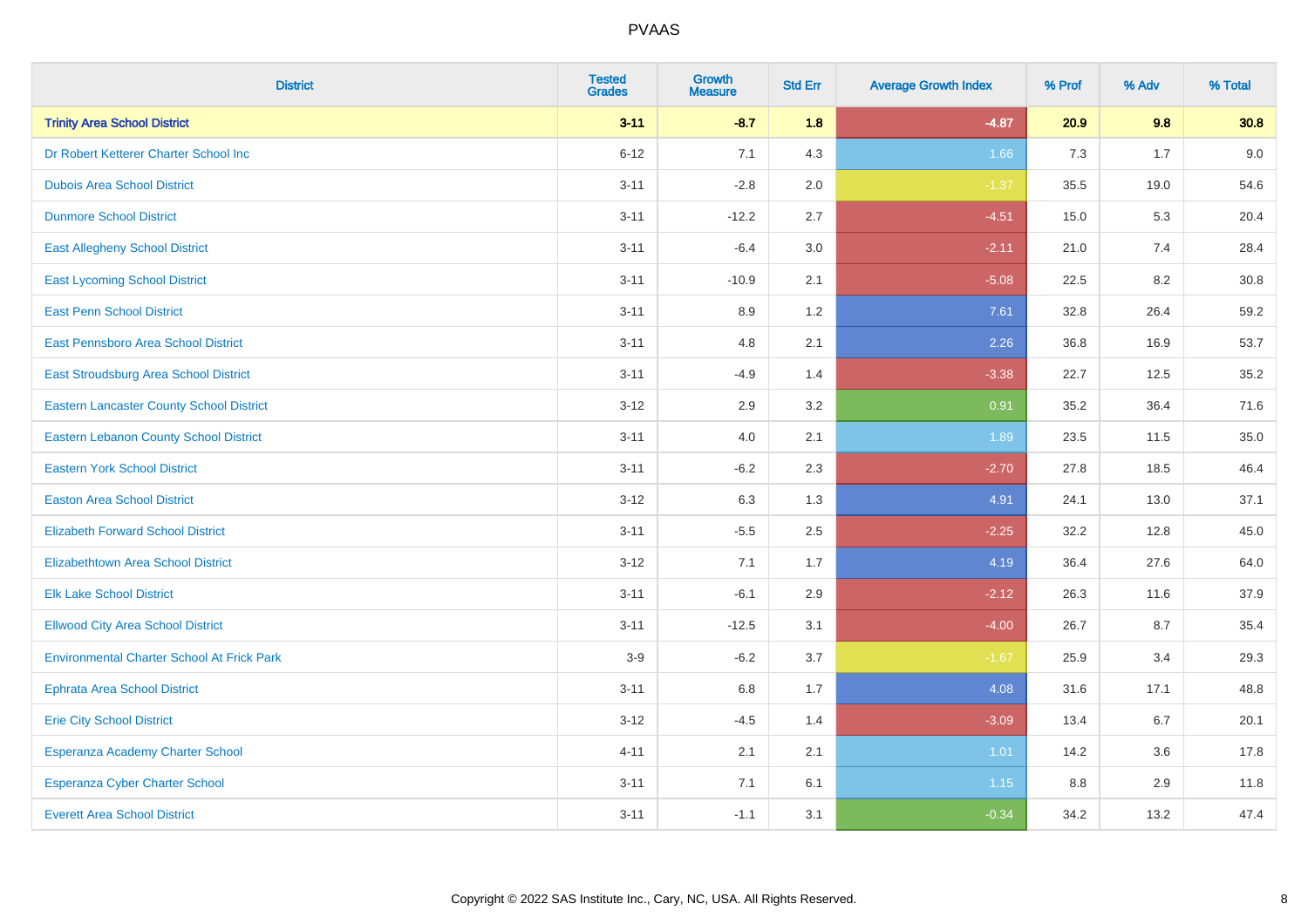| <b>District</b>                                   | <b>Tested</b><br><b>Grades</b> | Growth<br><b>Measure</b> | <b>Std Err</b> | <b>Average Growth Index</b> | % Prof | % Adv   | % Total |
|---------------------------------------------------|--------------------------------|--------------------------|----------------|-----------------------------|--------|---------|---------|
| <b>Trinity Area School District</b>               | $3 - 11$                       | $-8.7$                   | 1.8            | $-4.87$                     | 20.9   | 9.8     | 30.8    |
| <b>Evergreen Community Charter School</b>         | $6 - 11$                       | $-1.1$                   | 4.7            | $-0.23$                     | 34.6   | 26.9    | 61.5    |
| <b>Executive Education Academy Charter School</b> | $3 - 10$                       | $-14.6$                  | 3.0            | $-4.81$                     | 8.5    | 1.2     | 9.8     |
| <b>Exeter Township School District</b>            | $3 - 11$                       | $-1.0$                   | 1.7            | $-0.58$                     | 27.2   | 15.6    | 42.8    |
| <b>Fairfield Area School District</b>             | $3 - 11$                       | $-0.5$                   | 3.6            | $-0.13$                     | 43.9   | 6.1     | 50.0    |
| <b>Fairview School District</b>                   | $3 - 11$                       | 8.3                      | 2.4            | 3.43                        | 41.9   | 34.9    | 76.7    |
| <b>Fannett-Metal School District</b>              | $3 - 11$                       | $-22.3$                  | 4.8            | $-4.65$                     | 16.4   | 6.6     | 23.0    |
| <b>Farrell Area School District</b>               | $3 - 11$                       | $-1.9$                   | 4.2            | $-0.44$                     | 9.3    | 11.6    | 20.9    |
| <b>Ferndale Area School District</b>              | $3 - 10$                       | $-1.1$                   | 4.1            | $-0.27$                     | 21.0   | 7.9     | 29.0    |
| <b>Fleetwood Area School District</b>             | $3 - 10$                       | 10.4                     | 2.0            | 5.19                        | 31.7   | 25.8    | 57.5    |
| <b>Forbes Road School District</b>                | $3 - 11$                       | $-11.5$                  | 4.7            | $-2.43$                     | 23.1   | 10.3    | 33.3    |
| <b>Forest Area School District</b>                | $3 - 11$                       | $-1.8$                   | 4.7            | $-0.37$                     | 18.9   | 15.1    | 34.0    |
| <b>Forest City Regional School District</b>       | $3 - 12$                       | $-1.2$                   | 3.6            | $-0.33$                     | 26.5   | $8.2\,$ | 34.7    |
| <b>Forest Hills School District</b>               | $3 - 11$                       | 1.8                      | 2.5            | 0.71                        | 28.8   | 10.3    | 39.1    |
| <b>Fort Cherry School District</b>                | $3 - 10$                       | $-0.7$                   | 3.1            | $-0.21$                     | 30.6   | 14.1    | 44.7    |
| <b>Fort Leboeuf School District</b>               | $3 - 11$                       | 3.5                      | 2.2            | 1.58                        | 32.0   | 16.8    | 48.8    |
| Fox Chapel Area School District                   | $3 - 11$                       | 17.6                     | 1.9            | 9.47                        | 22.9   | 52.0    | 74.9    |
| <b>Franklin Area School District</b>              | $3 - 11$                       | $-3.7$                   | 2.6            | $-1.43$                     | 30.5   | 5.9     | 36.4    |
| <b>Franklin Regional School District</b>          | $3 - 11$                       | 11.3                     | 1.8            | 6.13                        | 30.0   | 35.0    | 65.0    |
| <b>Frazier School District</b>                    | $3 - 11$                       | $-18.9$                  | 3.4            | $-5.49$                     | 18.3   | 1.4     | 19.7    |
| <b>Freedom Area School District</b>               | $3 - 11$                       | $-6.3$                   | 3.1            | $-2.04$                     | 22.9   | 8.4     | 31.3    |
| <b>Freeport Area School District</b>              | $3 - 10$                       | $-0.2$                   | 2.1            | $-0.10$                     | 37.4   | 29.8    | 67.2    |
| <b>Galeton Area School District</b>               | $3 - 11$                       | 5.4                      | 5.4            | 1.01                        | 33.3   | 22.2    | 55.6    |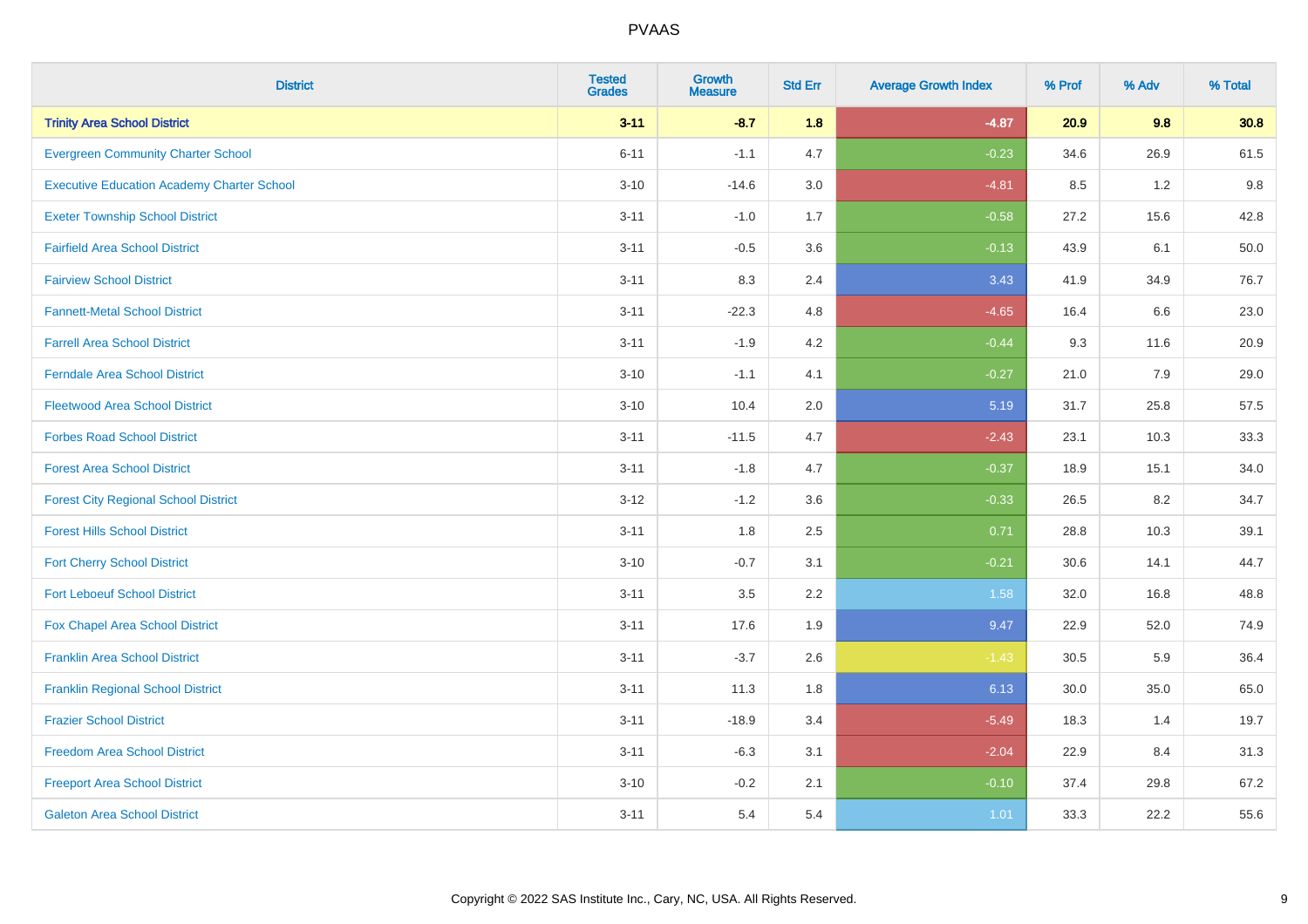| <b>District</b>                               | <b>Tested</b><br><b>Grades</b> | Growth<br><b>Measure</b> | <b>Std Err</b> | <b>Average Growth Index</b> | % Prof | % Adv   | % Total |
|-----------------------------------------------|--------------------------------|--------------------------|----------------|-----------------------------|--------|---------|---------|
| <b>Trinity Area School District</b>           | $3 - 11$                       | $-8.7$                   | 1.8            | $-4.87$                     | 20.9   | 9.8     | 30.8    |
| <b>Garnet Valley School District</b>          | $3 - 10$                       | 0.2                      | 1.7            | 0.13                        | 34.9   | 26.4    | 61.3    |
| <b>Gateway School District</b>                | $3 - 11$                       | 3.1                      | 2.0            | 1.55                        | 35.7   | 18.5    | 54.2    |
| <b>General Mclane School District</b>         | $3 - 11$                       | $-10.7$                  | 2.4            | $-4.40$                     | 34.0   | 15.6    | 49.6    |
| <b>Gettysburg Area School District</b>        | $3 - 11$                       | $-6.0$                   | 2.0            | $-3.02$                     | 28.8   | 19.6    | 48.5    |
| <b>Girard School District</b>                 | $3 - 11$                       | $-12.3$                  | 2.6            | $-4.76$                     | 29.7   | 18.9    | 48.6    |
| <b>Glendale School District</b>               | $3 - 10$                       | 7.9                      | 3.5            | 2.25                        | 42.6   | 9.3     | 51.8    |
| <b>Governor Mifflin School District</b>       | $3 - 11$                       | $-4.4$                   | 1.6            | $-2.69$                     | 30.3   | $7.7$   | 38.0    |
| <b>Great Valley School District</b>           | $3 - 11$                       | 5.4                      | 2.0            | 2.77                        | 33.8   | 33.5    | 67.3    |
| <b>Greater Johnstown School District</b>      | $3 - 11$                       | $-3.5$                   | 2.4            | $-1.45$                     | 10.3   | 1.3     | 11.5    |
| <b>Greater Latrobe School District</b>        | $3 - 11$                       | $-14.1$                  | 2.0            | $-7.14$                     | 41.0   | 12.6    | 53.6    |
| <b>Greater Nanticoke Area School District</b> | $3-12$                         | $-6.8$                   | 2.6            | $-2.58$                     | 15.2   | 8.9     | 24.1    |
| <b>Greencastle-Antrim School District</b>     | $3 - 11$                       | $-0.3$                   | 2.0            | $-0.14$                     | 30.9   | 22.2    | 53.1    |
| <b>Greensburg Salem School District</b>       | $3 - 11$                       | $-6.9$                   | 2.2            | $-3.06$                     | 30.3   | 13.3    | 43.6    |
| <b>Greenville Area School District</b>        | $3 - 11$                       | $-13.2$                  | $3.0\,$        | $-4.45$                     | 32.1   | 4.6     | 36.7    |
| <b>Greenwood School District</b>              | $3 - 11$                       | 11.3                     | 3.6            | 3.14                        | 31.2   | 32.8    | 63.9    |
| <b>Grove City Area School District</b>        | $3 - 12$                       | $-8.8$                   | 2.3            | $-3.89$                     | 25.6   | 16.4    | 42.0    |
| <b>Halifax Area School District</b>           | $3 - 11$                       | 5.8                      | 3.5            | 1.64                        | 32.1   | 18.9    | 50.9    |
| <b>Hamburg Area School District</b>           | $3 - 11$                       | 0.6                      | 2.4            | 0.25                        | 28.0   | 15.5    | 43.6    |
| <b>Hampton Township School District</b>       | $3 - 11$                       | 7.4                      | 2.0            | 3.79                        | 37.9   | 39.2    | 77.0    |
| <b>Hanover Area School District</b>           | $3 - 11$                       | $-14.7$                  | 4.7            | $-3.13$                     | 12.1   | 3.0     | 15.2    |
| <b>Hanover Public School District</b>         | $3 - 11$                       | $-12.4$                  | 2.7            | $-4.50$                     | 22.7   | $6.2\,$ | 28.9    |
| <b>Harbor Creek School District</b>           | $3 - 11$                       | 13.4                     | 2.3            | 5.80                        | 34.5   | 40.7    | 75.2    |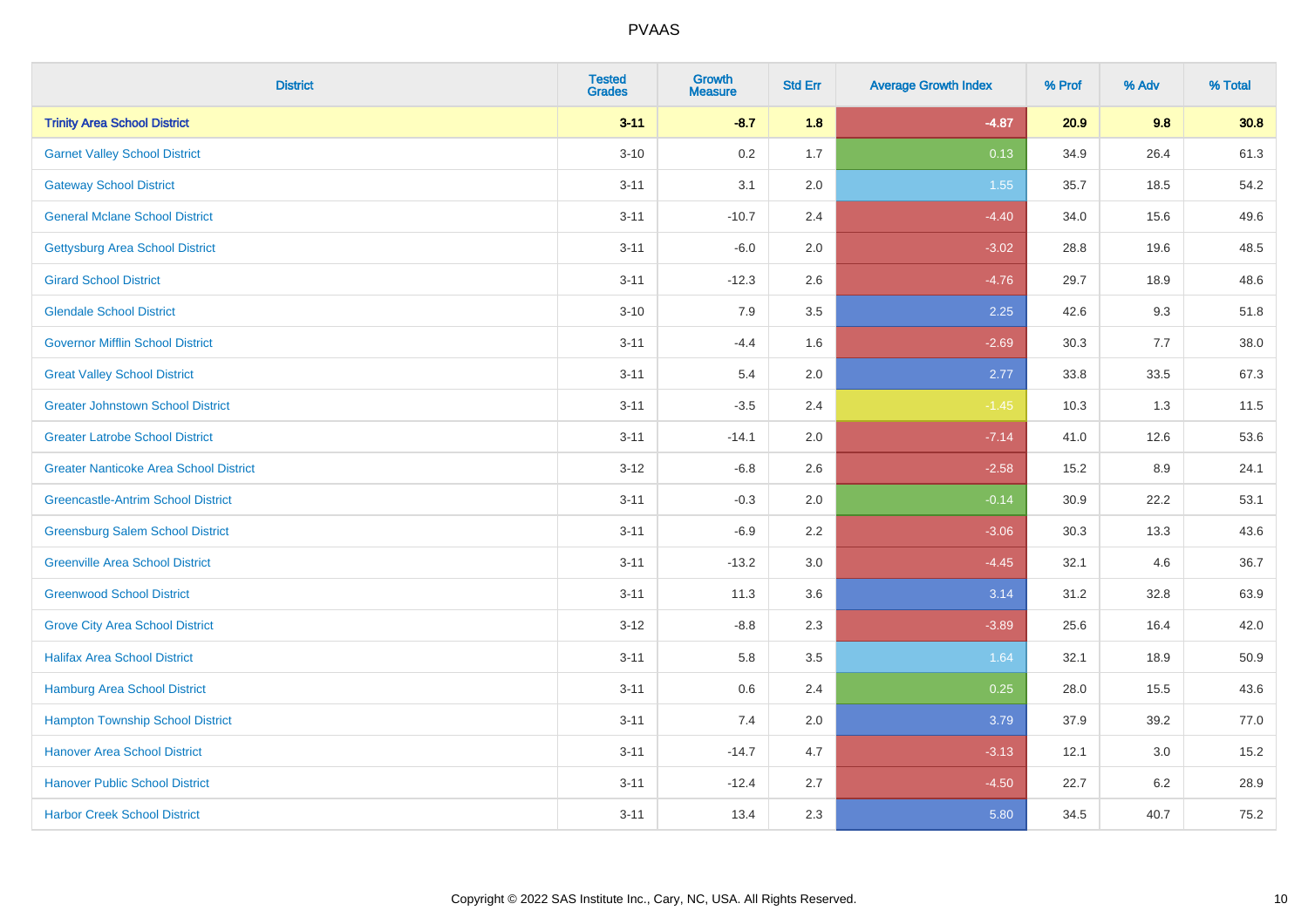| <b>District</b>                               | <b>Tested</b><br><b>Grades</b> | <b>Growth</b><br><b>Measure</b> | <b>Std Err</b> | <b>Average Growth Index</b> | % Prof | % Adv   | % Total |
|-----------------------------------------------|--------------------------------|---------------------------------|----------------|-----------------------------|--------|---------|---------|
| <b>Trinity Area School District</b>           | $3 - 11$                       | $-8.7$                          | 1.8            | $-4.87$                     | 20.9   | 9.8     | 30.8    |
| Harmony Area School District                  | $3 - 10$                       | $-5.7$                          | 5.0            | $-1.13$                     | 33.3   | 0.0     | 33.3    |
| <b>Harrisburg City School District</b>        | $3 - 11$                       | $-0.2$                          | 2.0            | $-0.11$                     | 6.0    | 2.0     | 8.0     |
| <b>Hatboro-Horsham School District</b>        | $3 - 11$                       | $-2.7$                          | 1.6            | $-1.65$                     | 27.9   | 17.9    | 45.8    |
| <b>Haverford Township School District</b>     | $3 - 11$                       | 1.4                             | 1.4            | 1.05                        | 36.7   | 26.3    | 63.0    |
| <b>Hazleton Area School District</b>          | $3 - 11$                       | 6.0                             | 1.6            | 3.85                        | 20.5   | $9.0\,$ | 29.5    |
| <b>Hempfield Area School District</b>         | $3 - 12$                       | $-10.2$                         | 1.6            | $-6.37$                     | 28.1   | 19.2    | 47.3    |
| <b>Hempfield School District</b>              | $3 - 11$                       | 13.4                            | 1.3            | 10.53                       | 29.9   | 36.8    | 66.7    |
| <b>Hermitage School District</b>              | $3-12$                         | 14.0                            | 2.5            | 5.59                        | 34.0   | 27.0    | 61.0    |
| <b>Highlands School District</b>              | $3 - 11$                       | $-1.3$                          | 2.3            | $-0.55$                     | 32.6   | 10.5    | 43.0    |
| <b>Hollidaysburg Area School District</b>     | $3 - 11$                       | $-2.7$                          | 1.6            | $-1.64$                     | 32.6   | 15.2    | 47.8    |
| <b>Homer-Center School District</b>           | $3 - 11$                       | 8.8                             | 3.5            | 2.53                        | 38.0   | 17.7    | 55.8    |
| Hope For Hyndman Charter School               | $3 - 11$                       | 5.1                             | 5.8            | 0.88                        | 14.3   | 7.1     | 21.4    |
| <b>Hopewell Area School District</b>          | $3 - 11$                       | 0.8                             | 2.6            | 0.31                        | 34.5   | 12.4    | 46.9    |
| Huntingdon Area School District               | $3 - 11$                       | 5.8                             | 2.6            | 2.28                        | 27.8   | 17.4    | 45.2    |
| Imhotep Institute Charter High School         | $9 - 11$                       | $-17.6$                         | 5.8            | $-3.03$                     | 15.4   | 0.0     | 15.4    |
| <b>Indiana Area School District</b>           | $3 - 11$                       | 12.0                            | 2.0            | 5.98                        | 30.0   | 30.4    | 60.3    |
| <b>Innovative Arts Academy Charter School</b> | $6 - 11$                       | $-7.2$                          | 2.5            | $-2.83$                     | 2.0    | 0.0     | 2.0     |
| Insight PA Cyber Charter School               | $3 - 11$                       | $-9.4$                          | 5.8            | $-1.62$                     | 25.6   | 4.6     | 30.2    |
| <b>Interboro School District</b>              | $3-12$                         | $-8.4$                          | 2.0            | $-4.27$                     | 27.6   | 6.4     | 34.1    |
| <b>Iroquois School District</b>               | $3 - 11$                       | 13.6                            | 2.8            | 4.83                        | 33.3   | 16.0    | 49.4    |
| <b>Jamestown Area School District</b>         | $3 - 11$                       | $-9.5$                          | 4.1            | $-2.33$                     | 41.5   | 4.9     | 46.3    |
| Jeannette City School District                | $3 - 11$                       | $-0.7$                          | 3.4            | $-0.20$                     | 26.8   | 4.1     | 30.9    |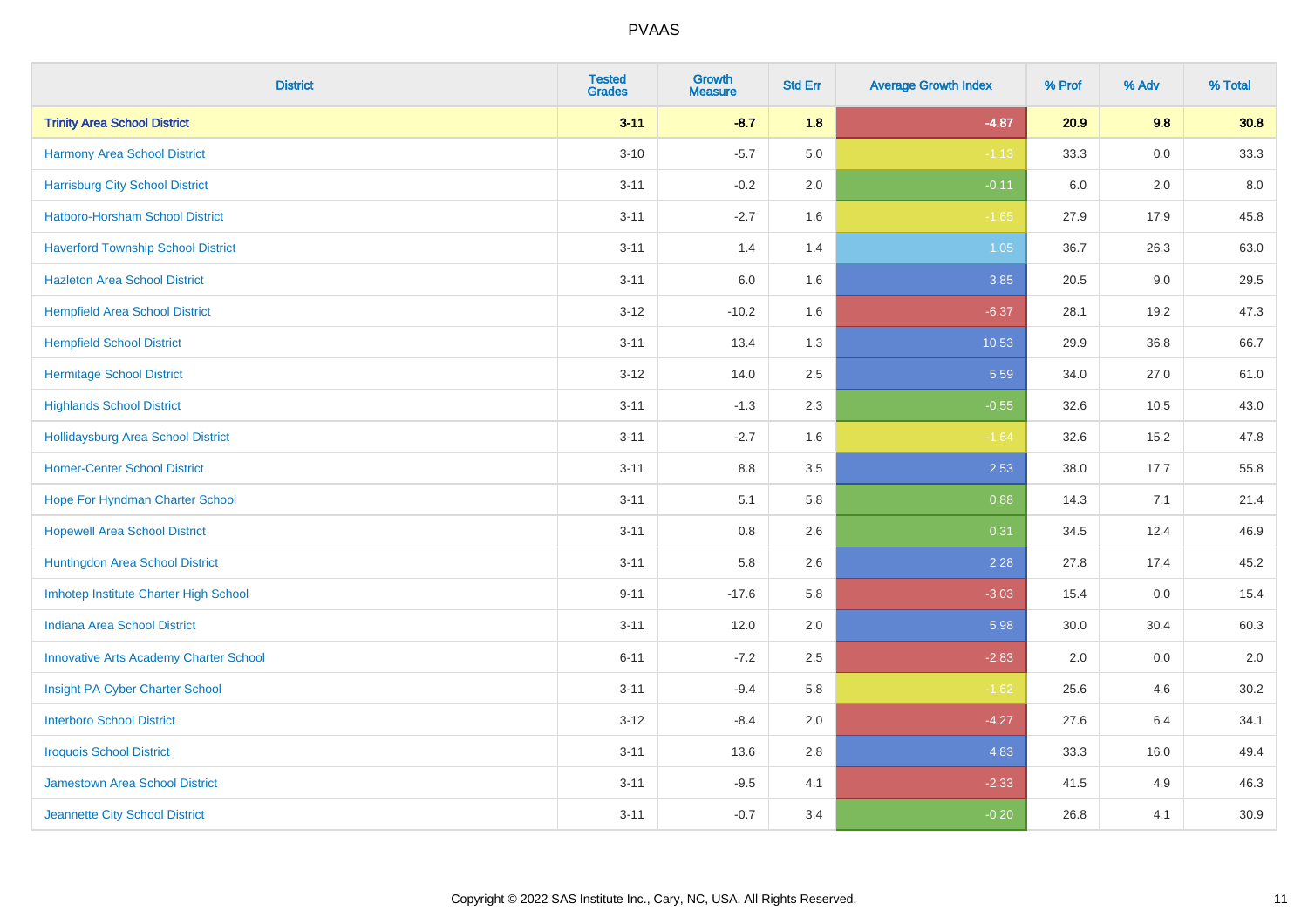| <b>District</b>                                 | <b>Tested</b><br><b>Grades</b> | Growth<br><b>Measure</b> | <b>Std Err</b> | <b>Average Growth Index</b> | % Prof | % Adv   | % Total |
|-------------------------------------------------|--------------------------------|--------------------------|----------------|-----------------------------|--------|---------|---------|
| <b>Trinity Area School District</b>             | $3 - 11$                       | $-8.7$                   | 1.8            | $-4.87$                     | 20.9   | 9.8     | 30.8    |
| Jefferson County-Dubois AVTS                    | $9 - 11$                       | $-11.7$                  | 3.1            | $-3.72$                     | 17.6   | $2.8\,$ | 20.4    |
| Jefferson-Morgan School District                | $3 - 10$                       | $-12.0$                  | 3.9            | $-3.09$                     | 28.6   | 6.1     | 34.7    |
| <b>Jenkintown School District</b>               | $3 - 11$                       | $-7.9$                   | 4.1            | $-1.92$                     | 34.1   | 27.3    | 61.4    |
| <b>Jersey Shore Area School District</b>        | $3 - 11$                       | 0.7                      | 2.5            | 0.27                        | 39.3   | 13.6    | 52.9    |
| Jim Thorpe Area School District                 | $3 - 11$                       | $-10.9$                  | 2.4            | $-4.48$                     | 19.5   | 6.0     | 25.5    |
| Johnsonburg Area School District                | $3 - 11$                       | 5.0                      | 3.9            | 1.27                        | 35.5   | 11.8    | 47.4    |
| <b>Juniata County School District</b>           | $3 - 12$                       | $7.7\,$                  | 2.0            | 3.81                        | 22.9   | 18.9    | 41.8    |
| Juniata Valley School District                  | $3 - 11$                       | 1.6                      | 3.2            | 0.51                        | 23.1   | 9.4     | 32.5    |
| <b>Kane Area School District</b>                | $3 - 10$                       | 8.8                      | 2.9            | 3.07                        | 31.4   | 19.8    | 51.2    |
| <b>Karns City Area School District</b>          | $3 - 11$                       | $-7.2$                   | 2.6            | $-2.71$                     | 26.4   | 20.8    | 47.2    |
| <b>Kennett Consolidated School District</b>     | $3 - 11$                       | $-10.4$                  | 1.7            | $-6.27$                     | 28.7   | 14.0    | 42.7    |
| <b>Keystone Central School District</b>         | $3 - 11$                       | 3.6                      | 1.8            | 2.04                        | 27.1   | 14.6    | 41.8    |
| <b>Keystone Education Center Charter School</b> | $3 - 12$                       | $-6.5$                   | 5.1            | $-1.28$                     | 0.0    | 0.0     | $0.0\,$ |
| <b>Keystone Oaks School District</b>            | $3 - 11$                       | $-7.2$                   | 2.3            | $-3.14$                     | 30.0   | 11.1    | 41.0    |
| <b>Keystone School District</b>                 | $3 - 11$                       | 7.8                      | 5.7            | 1.37                        | 35.0   | 45.0    | 80.0    |
| <b>KIPP Dubois Charter School</b>               | $9 - 10$                       | $-3.0$                   | 3.1            | $-0.95$                     | 10.0   | 0.0     | 10.0    |
| <b>Kiski Area School District</b>               | $3 - 11$                       | $-4.0$                   | 2.0            | $-1.99$                     | 23.1   | 18.2    | 41.3    |
| <b>Kutztown Area School District</b>            | $3 - 12$                       | 9.3                      | 2.8            | 3.34                        | 38.5   | 14.6    | 53.2    |
| La Academia Partnership Charter School          | $6 - 11$                       | $-15.5$                  | 5.7            | $-2.70$                     | 2.3    | 0.0     | 2.3     |
| Lackawanna Trail School District                | $3 - 10$                       | $-11.0$                  | 3.3            | $-3.35$                     | 13.1   | 18.0    | 31.2    |
| <b>Lakeland School District</b>                 | $3 - 11$                       | 13.3                     | 2.8            | 4.80                        | 22.2   | 21.2    | 43.4    |
| Lake-Lehman School District                     | $3 - 11$                       | 14.9                     | 2.8            | 5.34                        | 25.8   | 22.5    | 48.3    |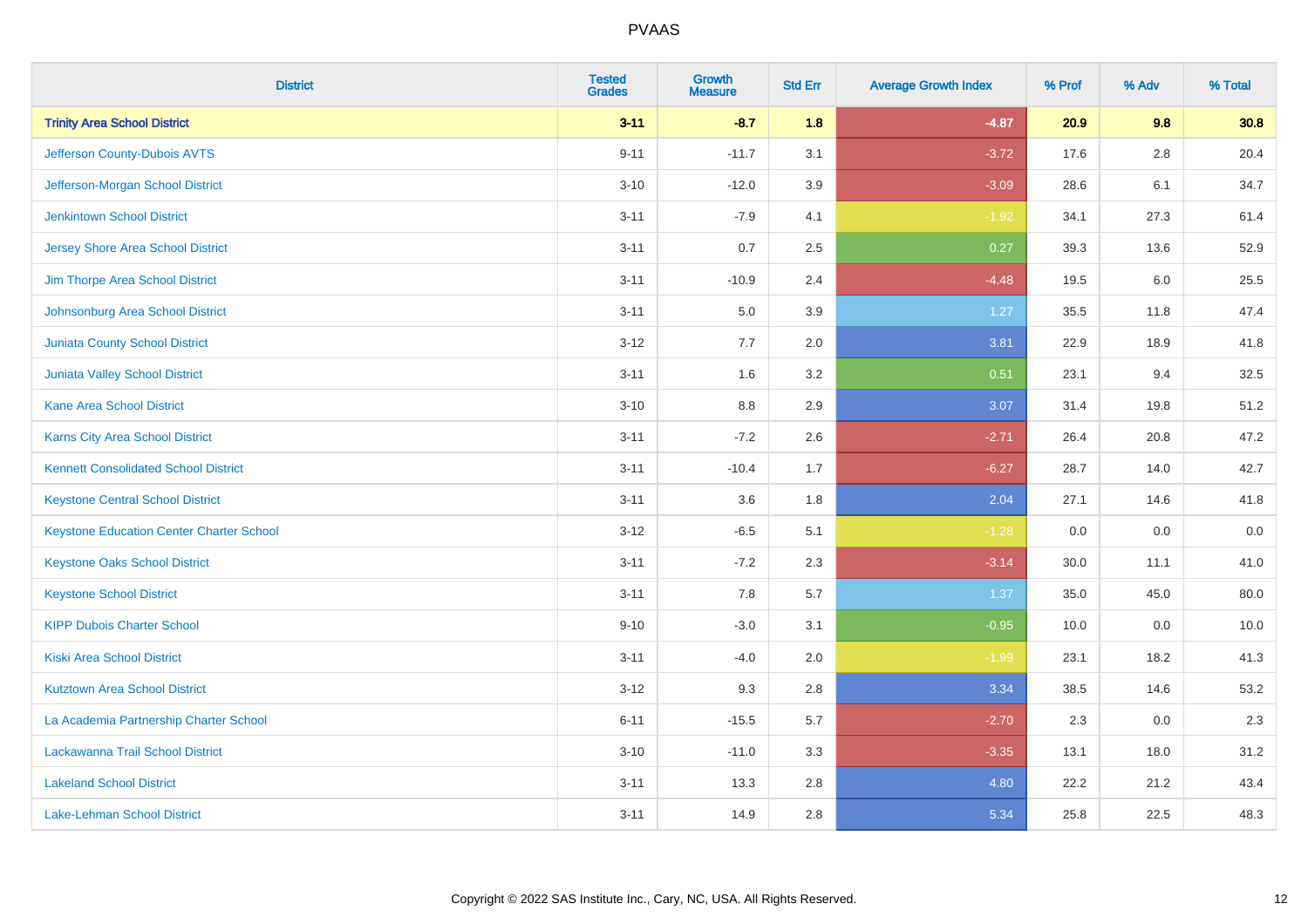| <b>District</b>                                    | <b>Tested</b><br><b>Grades</b> | Growth<br><b>Measure</b> | <b>Std Err</b> | <b>Average Growth Index</b> | % Prof | % Adv | % Total |
|----------------------------------------------------|--------------------------------|--------------------------|----------------|-----------------------------|--------|-------|---------|
| <b>Trinity Area School District</b>                | $3 - 11$                       | $-8.7$                   | 1.8            | $-4.87$                     | 20.9   | 9.8   | 30.8    |
| <b>Lakeview School District</b>                    | $3 - 11$                       | $-1.9$                   | 3.5            | $-0.53$                     | 41.5   | 12.3  | 53.8    |
| Lampeter-Strasburg School District                 | $3 - 12$                       | 11.0                     | 1.9            | 5.69                        | 35.4   | 32.3  | 67.7    |
| <b>Lancaster School District</b>                   | $3 - 12$                       | $-10.0$                  | 1.4            | $-7.22$                     | 9.0    | 3.9   | 12.8    |
| <b>Laurel Highlands School District</b>            | $3 - 11$                       | $-3.8$                   | 2.3            | $-1.63$                     | 20.9   | 14.6  | 35.4    |
| <b>Laurel School District</b>                      | $3 - 11$                       | 13.0                     | 3.1            | 4.19                        | 30.3   | 15.7  | 46.1    |
| <b>Lawrence County CTC</b>                         | $10 - 11$                      | $-9.8$                   | 3.7            | $-2.68$                     | 7.3    | 0.0   | 7.3     |
| <b>Lebanon School District</b>                     | $3 - 11$                       | $-1.2$                   | 1.9            | $-0.63$                     | 15.2   | 6.4   | 21.6    |
| Leechburg Area School District                     | $3 - 11$                       | 7.0                      | 3.9            | 1.79                        | 37.7   | 4.9   | 42.6    |
| Lehigh Career & Technical Institute                | $10 - 12$                      | $-0.7$                   | 6.3            | $-0.11$                     | 36.4   | 4.6   | 40.9    |
| Lehigh Valley Academy Regional Charter School      | $3 - 11$                       | $-5.9$                   | 3.0            | $-1.98$                     | 20.0   | 7.7   | 27.7    |
| Lehigh Valley Charter High School For The Arts     | $9 - 10$                       | $-11.8$                  | 2.5            | $-4.76$                     | 28.9   | 5.7   | 34.6    |
| Lehighton Area School District                     | $3 - 11$                       | 11.4                     | 2.4            | 4.84                        | 30.5   | 24.9  | 55.3    |
| Lewisburg Area School District                     | $3 - 11$                       | 1.7                      | 2.4            | 0.72                        | 35.9   | 35.9  | 71.8    |
| <b>Ligonier Valley School District</b>             | $3 - 11$                       | $-10.8$                  | 3.1            | $-3.43$                     | 34.1   | 5.8   | 39.9    |
| Lincoln Leadership Academy Charter School          | $3 - 12$                       | $-7.4$                   | 3.7            | $-1.99$                     | 6.4    | 2.1   | 8.5     |
| <b>Lincoln Park Performing Arts Charter School</b> | $7 - 11$                       | $-14.9$                  | 2.7            | $-5.45$                     | 39.3   | 8.9   | 48.2    |
| <b>Line Mountain School District</b>               | $3 - 11$                       | 11.7                     | 3.9            | 3.01                        | 40.4   | 42.3  | 82.7    |
| <b>Littlestown Area School District</b>            | $3 - 11$                       | 28.7                     | 2.4            | 11.83                       | 38.4   | 29.3  | 67.7    |
| <b>Lower Dauphin School District</b>               | $3 - 11$                       | 5.3                      | 1.8            | 3.03                        | 30.6   | 26.8  | 57.5    |
| <b>Lower Merion School District</b>                | $3 - 11$                       | 18.9                     | 1.2            | 15.42                       | 29.4   | 48.6  | 78.0    |
| <b>Lower Moreland Township School District</b>     | $3 - 11$                       | 8.7                      | 2.0            | 4.35                        | 38.2   | 33.2  | 71.4    |
| <b>Loyalsock Township School District</b>          | $3 - 12$                       | 26.7                     | 2.7            | 9.92                        | 36.8   | 35.1  | 71.9    |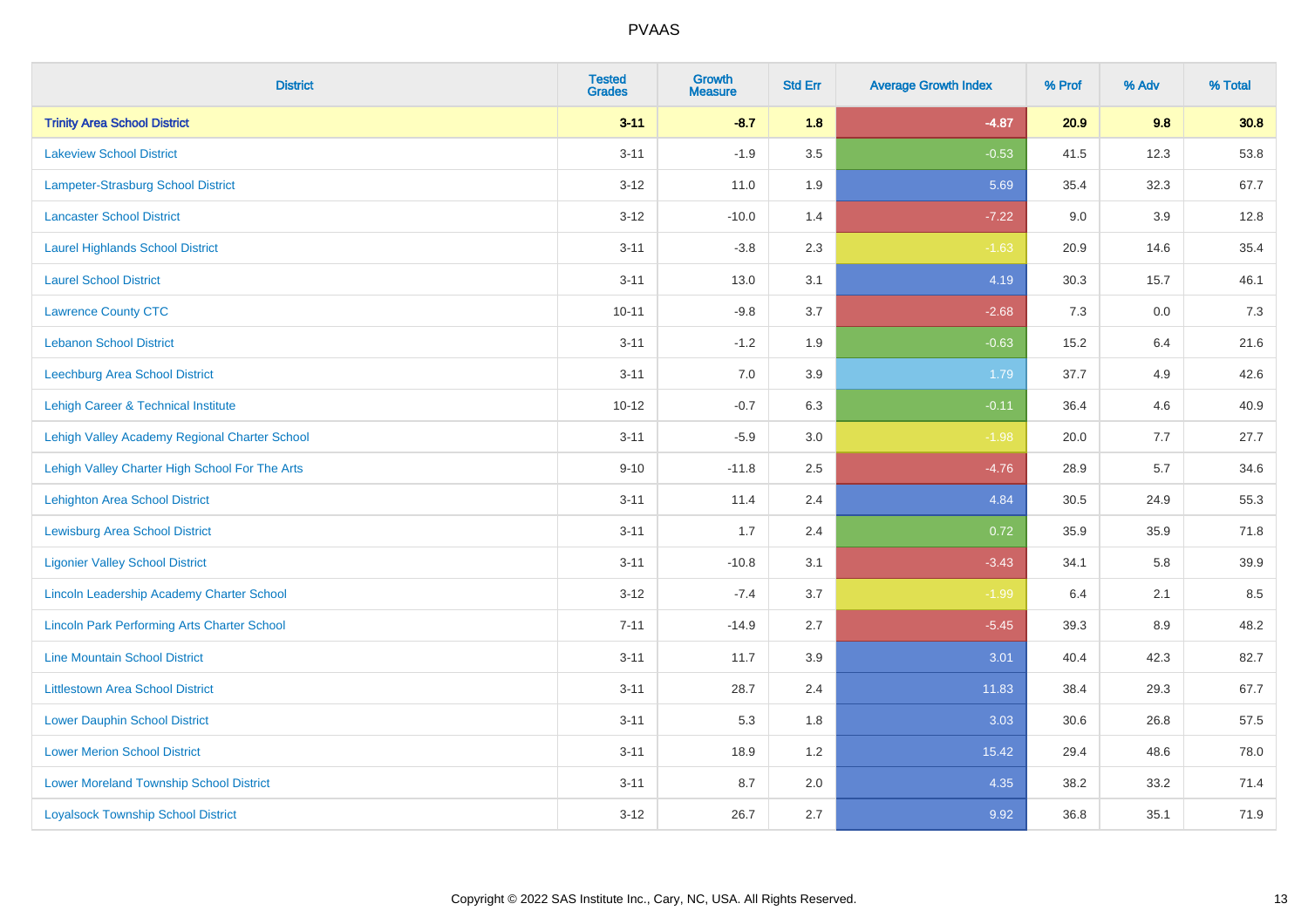| <b>District</b>                               | <b>Tested</b><br><b>Grades</b> | Growth<br><b>Measure</b> | <b>Std Err</b> | <b>Average Growth Index</b> | % Prof | % Adv   | % Total |
|-----------------------------------------------|--------------------------------|--------------------------|----------------|-----------------------------|--------|---------|---------|
| <b>Trinity Area School District</b>           | $3 - 11$                       | $-8.7$                   | 1.8            | $-4.87$                     | 20.9   | 9.8     | 30.8    |
| <b>Mahanoy Area School District</b>           | $3 - 10$                       | $-3.4$                   | 3.1            | $-1.07$                     | 21.4   | $8.6\,$ | 30.0    |
| <b>Manheim Central School District</b>        | $3 - 11$                       | 12.8                     | 2.0            | 6.52                        | 27.8   | 35.4    | 63.2    |
| <b>Manheim Township School District</b>       | $3 - 12$                       | 10.9                     | 1.5            | 7.51                        | 30.9   | 31.0    | 61.9    |
| <b>Marion Center Area School District</b>     | $3 - 10$                       | 0.8                      | 2.9            | 0.27                        | 23.3   | 11.1    | 34.4    |
| Maritime Academy Charter School               | $3 - 10$                       | 13.2                     | 3.1            | 4.29                        | 24.0   | 1.3     | 25.3    |
| <b>Marple Newtown School District</b>         | $3 - 11$                       | 20.6                     | 2.3            | 8.95                        | 31.1   | 42.7    | 73.8    |
| <b>Mars Area School District</b>              | $3 - 10$                       | 6.6                      | 1.9            | 3.45                        | 36.7   | 32.4    | 69.1    |
| <b>MaST Community Charter School</b>          | $3 - 10$                       | $-0.9$                   | 2.5            | $-0.34$                     | 25.0   | 21.6    | 46.6    |
| <b>MaST Community Charter School II</b>       | $3 - 10$                       | 1.4                      | 3.0            | 0.45                        | 16.1   | 4.6     | 20.7    |
| Mastery Charter High School-Lenfest Campus    | $7 - 11$                       | $-1.8$                   | 5.8            | $-0.30$                     | 26.3   | 0.0     | 26.3    |
| <b>Mastery Charter School - Gratz Campus</b>  | $7 - 10$                       | $-9.5$                   | 4.6            | $-2.09$                     | 0.0    | 3.4     | 3.4     |
| Mastery Charter School - Hardy Williams       | $3 - 11$                       | 6.6                      | 3.0            | 2.21                        | 24.7   | 1.2     | 25.9    |
| Mastery Charter School - Pickett Campus       | $6 - 10$                       | 2.7                      | 4.2            | 0.65                        | 20.6   | 0.0     | 20.6    |
| Mastery Charter School - Shoemaker Campus     | $7 - 10$                       | $-2.3$                   | 2.8            | $-0.81$                     | 10.1   | 3.7     | 13.8    |
| <b>Mastery Charter School - Thomas Campus</b> | $3 - 10$                       | 7.9                      | 5.7            | 1.39                        | 12.5   | $0.0\,$ | 12.5    |
| <b>Mcguffey School District</b>               | $3 - 11$                       | $-12.1$                  | 3.0            | $-4.06$                     | 12.8   | 5.9     | 18.6    |
| <b>Mckeesport Area School District</b>        | $3 - 12$                       | 4.6                      | 2.2            | 2.14                        | 21.1   | 4.4     | 25.5    |
| Mechanicsburg Area School District            | $3 - 11$                       | $-5.7$                   | 1.6            | $-3.48$                     | 35.1   | 16.0    | 51.2    |
| <b>Mercer Area School District</b>            | $3 - 11$                       | 2.2                      | 3.1            | 0.70                        | 24.4   | 11.8    | 36.2    |
| <b>Methacton School District</b>              | $3 - 11$                       | 11.0                     | 1.6            | 6.94                        | 36.0   | 33.6    | 69.6    |
| Meyersdale Area School District               | $3 - 11$                       | $-16.1$                  | 3.3            | $-4.94$                     | 20.3   | 5.8     | 26.1    |
| <b>Mid Valley School District</b>             | $3 - 10$                       | $-11.1$                  | 2.7            | $-4.07$                     | 28.3   | 8.1     | 36.4    |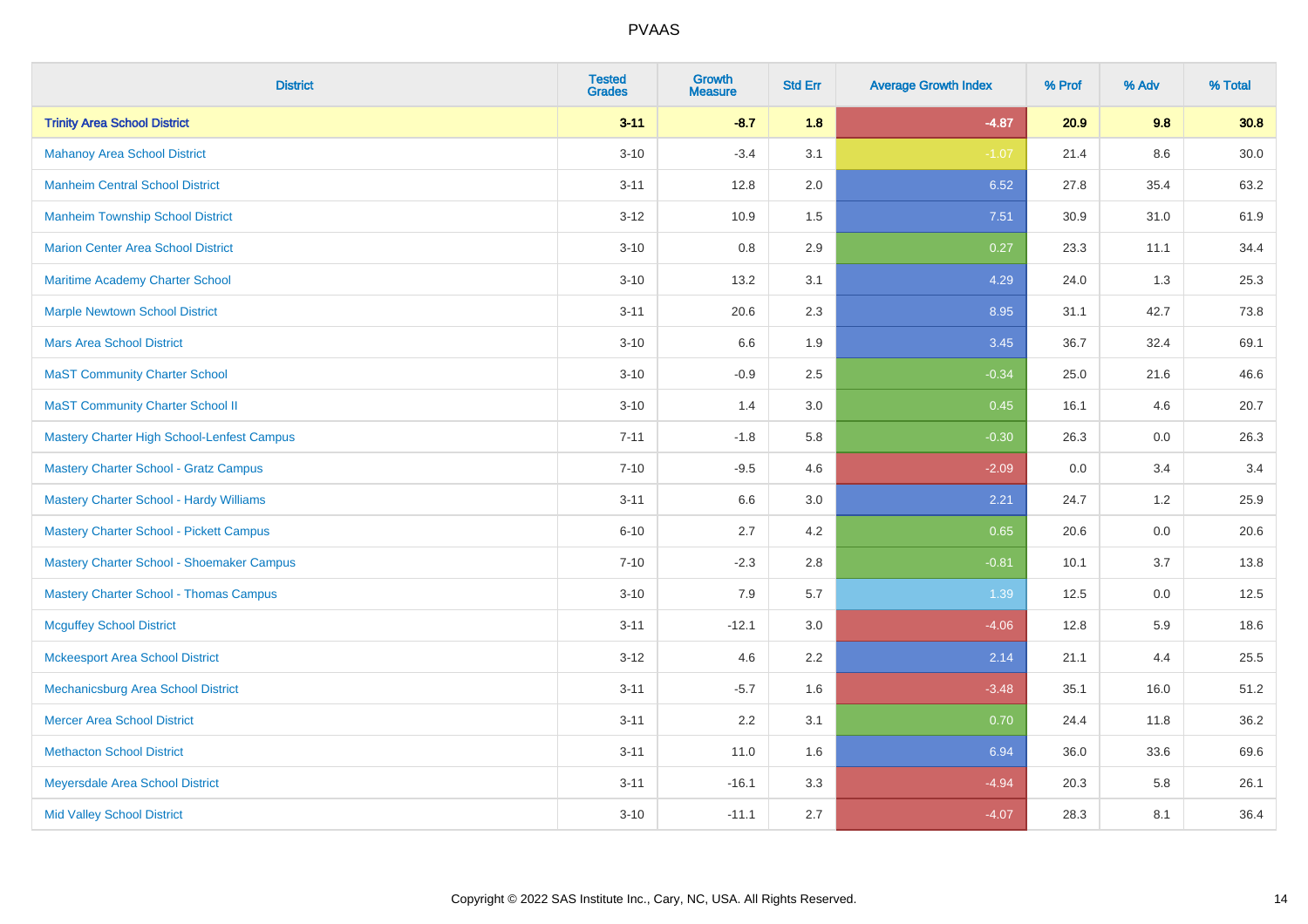| <b>District</b>                            | <b>Tested</b><br><b>Grades</b> | <b>Growth</b><br><b>Measure</b> | <b>Std Err</b> | <b>Average Growth Index</b> | % Prof | % Adv | % Total |
|--------------------------------------------|--------------------------------|---------------------------------|----------------|-----------------------------|--------|-------|---------|
| <b>Trinity Area School District</b>        | $3 - 11$                       | $-8.7$                          | 1.8            | $-4.87$                     | 20.9   | 9.8   | 30.8    |
| <b>Middletown Area School District</b>     | $3 - 11$                       | $-3.4$                          | 2.4            | $-1.44$                     | 34.3   | 15.2  | 49.4    |
| <b>Midd-West School District</b>           | $3 - 11$                       | 3.6                             | 2.6            | $1.42$                      | 28.6   | 25.0  | 53.6    |
| <b>Mifflin County School District</b>      | $3 - 11$                       | 12.3                            | 1.6            | 7.69                        | 35.1   | 15.1  | 50.3    |
| Mifflinburg Area School District           | $3 - 11$                       | $-6.0$                          | 2.1            | $-2.87$                     | 32.7   | 13.3  | 46.0    |
| <b>Millcreek Township School District</b>  | $3 - 11$                       | 9.1                             | 1.4            | 6.61                        | 34.5   | 30.1  | 64.6    |
| <b>Millersburg Area School District</b>    | $3 - 11$                       | $-6.6$                          | 3.4            | $-1.92$                     | 24.1   | 10.3  | 34.5    |
| <b>Millville Area School District</b>      | $3-12$                         | $-5.6$                          | 4.4            | $-1.26$                     | 31.4   | 11.4  | 42.9    |
| Milton Area School District                | $3 - 11$                       | $-10.1$                         | 2.5            | $-4.04$                     | 23.0   | 11.3  | 34.2    |
| <b>Minersville Area School District</b>    | $3 - 11$                       | $-2.9$                          | 3.4            | $-0.86$                     | 27.4   | 9.7   | 37.1    |
| <b>Mohawk Area School District</b>         | $3 - 11$                       | $-10.5$                         | 2.8            | $-3.75$                     | 35.1   | 10.6  | 45.7    |
| <b>Monessen City School District</b>       | $3 - 10$                       | $-3.9$                          | 5.6            | $-0.69$                     | 21.0   | 10.5  | 31.6    |
| <b>Moniteau School District</b>            | $3 - 11$                       | $-11.8$                         | 2.9            | $-4.07$                     | 22.6   | 5.0   | 27.6    |
| <b>Montgomery Area School District</b>     | $3 - 11$                       | $-5.8$                          | 3.2            | $-1.83$                     | 25.0   | 11.5  | 36.5    |
| <b>Montour School District</b>             | $3 - 11$                       | $-6.1$                          | 2.1            | $-2.95$                     | 31.8   | 23.6  | 55.3    |
| <b>Montoursville Area School District</b>  | $3 - 12$                       | $-8.4$                          | 2.6            | $-3.17$                     | 38.8   | 18.2  | 57.0    |
| <b>Montrose Area School District</b>       | $3 - 10$                       | 12.3                            | 2.8            | 4.41                        | 37.8   | 28.9  | 66.7    |
| <b>Moon Area School District</b>           | $3 - 11$                       | 1.5                             | 1.8            | 0.86                        | 34.5   | 25.5  | 60.0    |
| Morrisville Borough School District        | $3 - 11$                       | $-13.1$                         | 3.7            | $-3.52$                     | 4.9    | 1.6   | 6.6     |
| <b>Moshannon Valley School District</b>    | $3 - 10$                       | $-5.1$                          | 4.6            | $-1.12$                     | 25.0   | 12.5  | 37.5    |
| <b>Mount Carmel Area School District</b>   | $3 - 11$                       | $-7.9$                          | 2.3            | $-3.38$                     | 18.2   | 4.4   | 22.6    |
| <b>Mount Pleasant Area School District</b> | $3 - 11$                       | $-5.4$                          | 2.3            | $-2.37$                     | 33.3   | 8.7   | 42.0    |
| <b>Mount Union Area School District</b>    | $3 - 10$                       | $-2.5$                          | 2.8            | $-0.89$                     | 19.8   | 5.8   | 25.6    |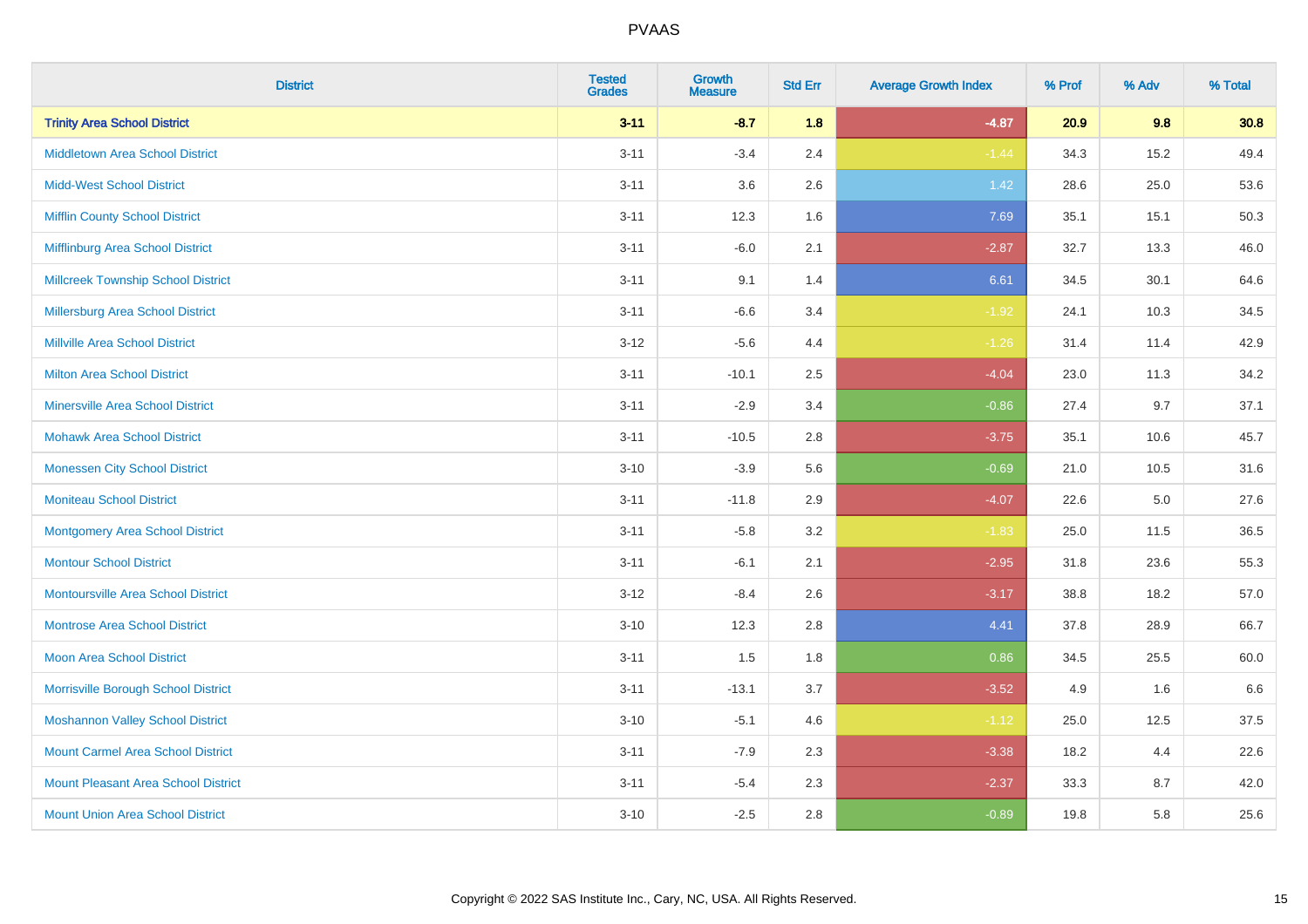| <b>District</b>                            | <b>Tested</b><br><b>Grades</b> | <b>Growth</b><br><b>Measure</b> | <b>Std Err</b> | <b>Average Growth Index</b> | % Prof | % Adv    | % Total |
|--------------------------------------------|--------------------------------|---------------------------------|----------------|-----------------------------|--------|----------|---------|
| <b>Trinity Area School District</b>        | $3 - 11$                       | $-8.7$                          | 1.8            | $-4.87$                     | 20.9   | 9.8      | 30.8    |
| <b>Mountain View School District</b>       | $3 - 11$                       | 24.2                            | 3.4            | 7.20                        | 45.8   | 37.3     | 83.0    |
| Mt Lebanon School District                 | $3 - 11$                       | 2.4                             | 1.3            | 1.79                        | 39.3   | 37.4     | 76.8    |
| <b>Muhlenberg School District</b>          | $3 - 10$                       | $-17.8$                         | 1.9            | $-9.34$                     | 12.4   | 4.6      | 17.0    |
| Multicultural Academy Charter School       | $9 - 11$                       | 6.0                             | 3.4            | 1.77                        | 12.3   | 0.0      | 12.3    |
| <b>Muncy School District</b>               | $3 - 11$                       | 6.9                             | 3.3            | 2.12                        | 37.6   | 18.8     | 56.4    |
| <b>Nazareth Area School District</b>       | $3 - 11$                       | $-2.5$                          | 1.7            | $-1.53$                     | 29.2   | 24.6     | 53.8    |
| <b>Neshaminy School District</b>           | $3 - 11$                       | 8.6                             | 1.3            | 6.56                        | 31.3   | 23.9     | 55.2    |
| <b>Neshannock Township School District</b> | $3 - 10$                       | $-12.5$                         | 2.7            | $-4.73$                     | 29.0   | 13.0     | 42.0    |
| <b>New Brighton Area School District</b>   | $3 - 11$                       | $-2.1$                          | 3.2            | $-0.65$                     | 31.5   | 11.1     | 42.6    |
| <b>New Castle Area School District</b>     | $3 - 12$                       | $-13.6$                         | 2.3            | $-5.99$                     | 17.6   | 2.0      | 19.5    |
| <b>New Foundations Charter School</b>      | $3 - 11$                       | 0.6                             | 2.2            | 0.29                        | 22.4   | 4.0      | 26.4    |
| New Hope-Solebury School District          | $3 - 11$                       | 28.8                            | 2.9            | 9.77                        | 31.6   | $50.0\,$ | 81.6    |
| New Kensington-Arnold School District      | $3 - 11$                       | $-5.8$                          | 3.2            | $-1.80$                     | 10.8   | 1.2      | 12.0    |
| <b>Newport School District</b>             | $3-12$                         | $3.8\,$                         | 3.3            | 1.17                        | 38.8   | 10.4     | 49.2    |
| <b>Norristown Area School District</b>     | $3 - 12$                       | $-25.4$                         | 1.7            | $-15.35$                    | 10.6   | 1.8      | 12.4    |
| <b>North Allegheny School District</b>     | $3 - 11$                       | 18.0                            | 1.3            | 14.25                       | 30.5   | 42.9     | 73.4    |
| North Clarion County School District       | $3-12$                         | 3.4                             | 4.1            | 0.83                        | 45.0   | 18.8     | 63.8    |
| <b>North East School District</b>          | $3 - 11$                       | $-5.3$                          | 2.7            | $-1.97$                     | 31.7   | 24.8     | 56.4    |
| <b>North Hills School District</b>         | $3 - 11$                       | $-15.8$                         | 1.8            | $-8.84$                     | 26.4   | 19.8     | 46.2    |
| <b>North Penn School District</b>          | $3 - 11$                       | 17.6                            | 1.0            | 17.53                       | 30.8   | 35.7     | 66.4    |
| <b>North Pocono School District</b>        | $3 - 11$                       | 13.1                            | 3.7            | 3.54                        | 31.4   | 33.3     | 64.7    |
| North Schuylkill School District           | $3 - 11$                       | $-4.7$                          | 2.2            | $-2.16$                     | 20.2   | 11.7     | 31.9    |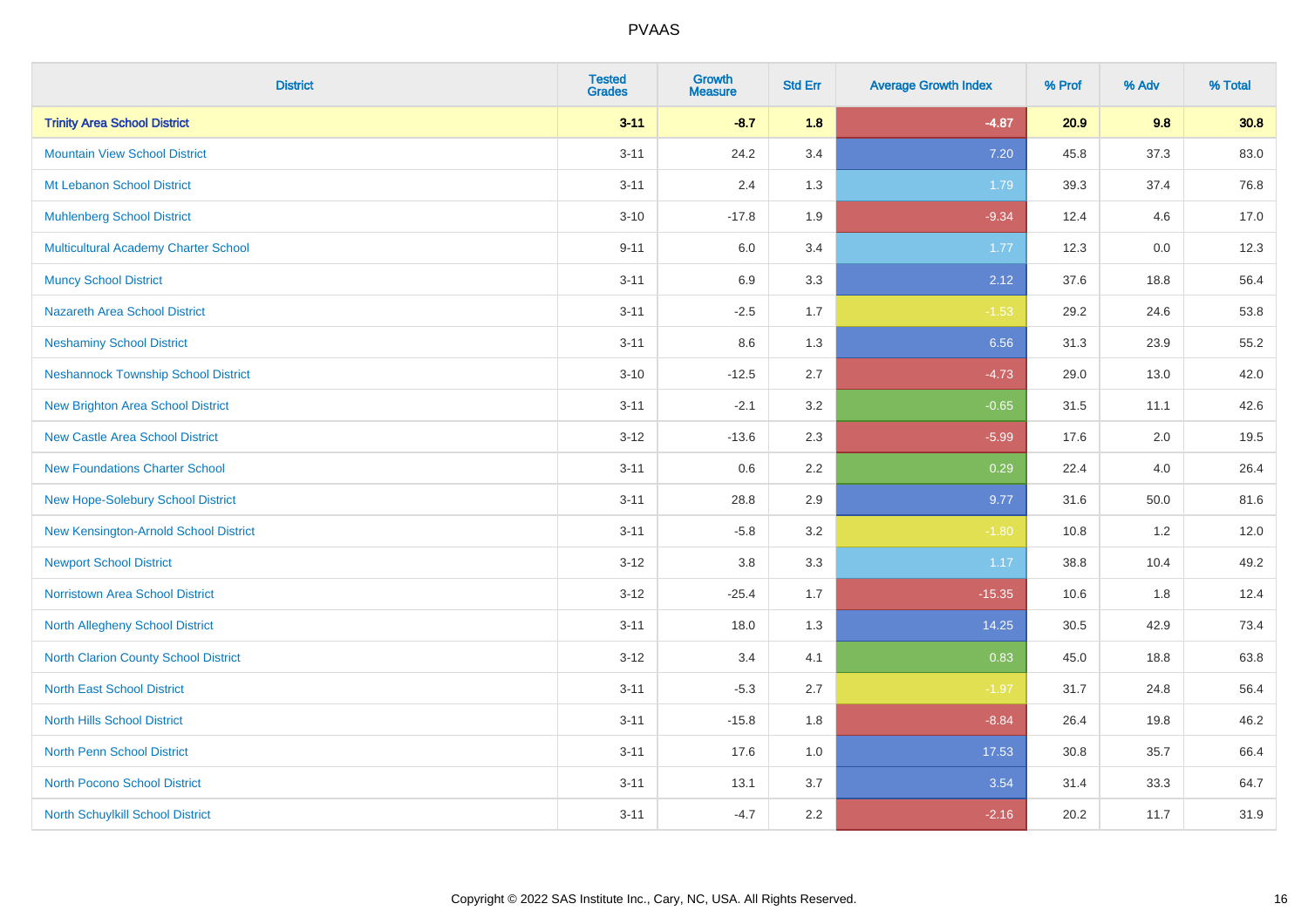| <b>District</b>                           | <b>Tested</b><br><b>Grades</b> | <b>Growth</b><br><b>Measure</b> | <b>Std Err</b> | <b>Average Growth Index</b> | % Prof | % Adv | % Total |
|-------------------------------------------|--------------------------------|---------------------------------|----------------|-----------------------------|--------|-------|---------|
| <b>Trinity Area School District</b>       | $3 - 11$                       | $-8.7$                          | 1.8            | $-4.87$                     | 20.9   | 9.8   | 30.8    |
| <b>North Star School District</b>         | $3 - 11$                       | 1.1                             | 3.3            | 0.34                        | 26.2   | 20.0  | 46.2    |
| Northampton Area School District          | $3 - 11$                       | 3.2                             | 1.5            | 2.05                        | 29.8   | 17.9  | 47.7    |
| <b>Northeast Bradford School District</b> | $3 - 10$                       | $-5.0$                          | 3.7            | $-1.35$                     | 30.6   | 4.8   | 35.5    |
| Northeastern York School District         | $3 - 11$                       | 3.8                             | 1.8            | 2.11                        | 32.7   | 21.0  | 53.7    |
| Northern Bedford County School District   | $3 - 11$                       | $-2.3$                          | 3.3            | $-0.69$                     | 26.2   | 16.9  | 43.1    |
| Northern Cambria School District          | $3 - 11$                       | $-0.3$                          | 3.4            | $-0.09$                     | 26.5   | 1.2   | 27.7    |
| Northern Lebanon School District          | $3 - 11$                       | $-0.7$                          | 2.3            | $-0.29$                     | 18.8   | 6.8   | 25.6    |
| <b>Northern Lehigh School District</b>    | $3 - 12$                       | 6.1                             | 2.5            | 2.42                        | 21.4   | 18.0  | 39.3    |
| Northern Potter School District           | $3 - 12$                       | 6.8                             | 4.6            | 1.48                        | 30.6   | 11.1  | 41.7    |
| Northern Tioga School District            | $3 - 12$                       | 6.8                             | 2.6            | 2.64                        | 25.0   | 16.9  | 41.9    |
| Northern York County School District      | $3 - 11$                       | 8.4                             | 1.8            | 4.63                        | 24.3   | 23.1  | 47.4    |
| <b>Northgate School District</b>          | $3 - 11$                       | $-3.0$                          | 3.4            | $-0.85$                     | 35.6   | 6.8   | 42.4    |
| <b>Northwest Area School District</b>     | $3 - 10$                       | $-3.2$                          | 3.3            | $-0.97$                     | 30.4   | 13.0  | 43.5    |
| Northwestern Lehigh School District       | $3 - 11$                       | $-2.4$                          | 2.1            | $-1.14$                     | 41.7   | 17.9  | 59.5    |
| <b>Northwestern School District</b>       | $3 - 11$                       | $-14.6$                         | 3.2            | $-4.51$                     | 32.5   | 13.7  | 46.2    |
| <b>Norwin School District</b>             | $3 - 11$                       | $-1.1$                          | 1.6            | $-0.70$                     | 37.7   | 27.6  | 65.2    |
| <b>Octorara Area School District</b>      | $3 - 11$                       | $-7.5$                          | 3.2            | $-2.35$                     | 26.1   | 17.0  | 43.2    |
| Oil City Area School District             | $3 - 11$                       | 8.6                             | 2.4            | 3.56                        | 29.1   | 13.1  | 42.2    |
| <b>Old Forge School District</b>          | $3-12$                         | $-11.3$                         | 3.1            | $-3.62$                     | 28.6   | 13.2  | 41.8    |
| <b>Oley Valley School District</b>        | $3 - 11$                       | 1.4                             | 2.4            | 0.56                        | 37.4   | 23.9  | 61.4    |
| <b>Oswayo Valley School District</b>      | $3-12$                         | 9.9                             | 5.1            | 1.93                        | 26.5   | 44.1  | 70.6    |
| <b>Otto-Eldred School District</b>        | $3 - 11$                       | $-0.5$                          | 3.5            | $-0.13$                     | 35.8   | 10.5  | 46.3    |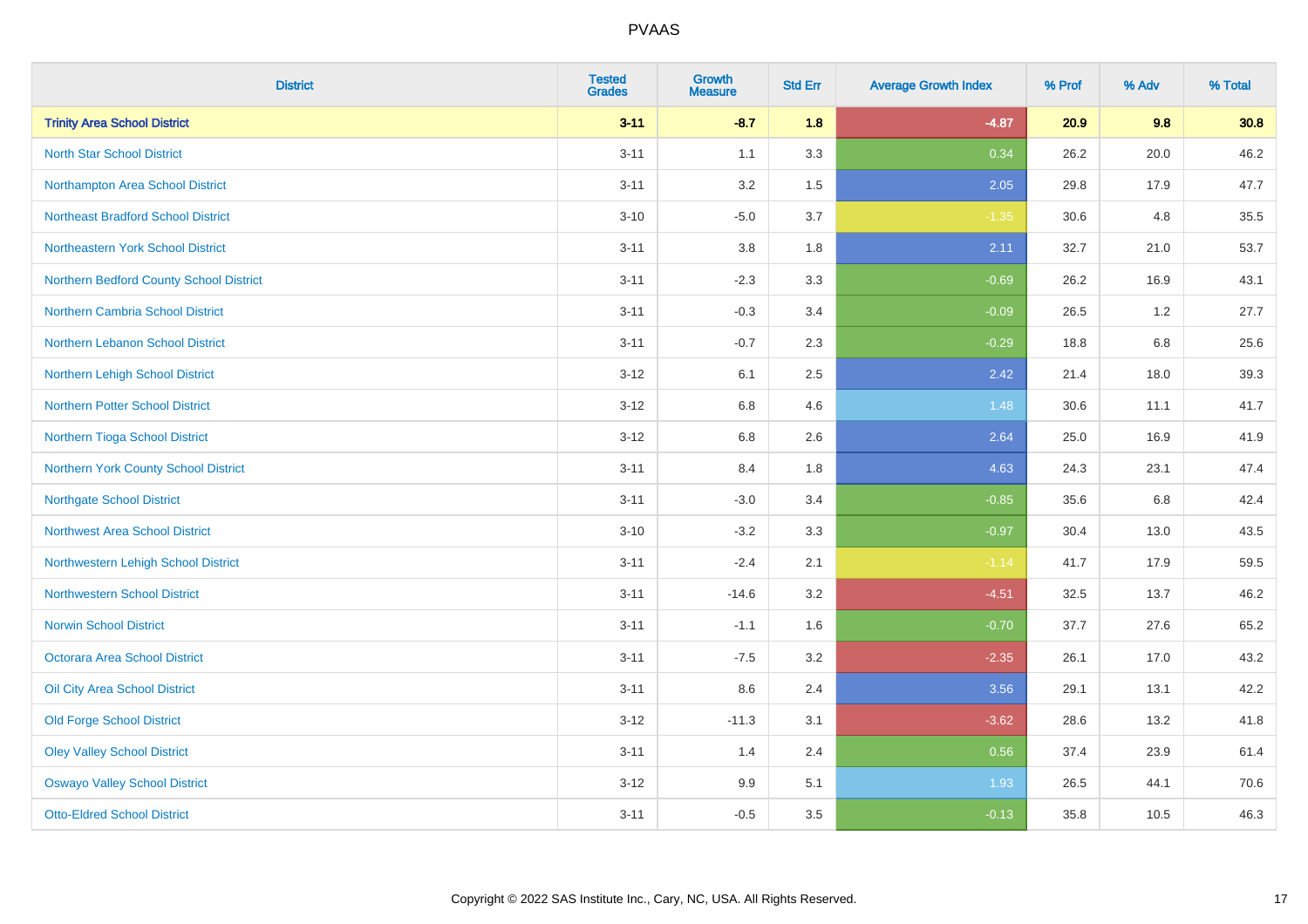| <b>District</b>                               | <b>Tested</b><br><b>Grades</b> | <b>Growth</b><br><b>Measure</b> | <b>Std Err</b> | <b>Average Growth Index</b> | % Prof | % Adv   | % Total |
|-----------------------------------------------|--------------------------------|---------------------------------|----------------|-----------------------------|--------|---------|---------|
| <b>Trinity Area School District</b>           | $3 - 11$                       | $-8.7$                          | 1.8            | $-4.87$                     | 20.9   | 9.8     | 30.8    |
| <b>Owen J Roberts School District</b>         | $3 - 11$                       | $-3.5$                          | 1.5            | $-2.27$                     | 36.8   | 24.4    | 61.2    |
| <b>Oxford Area School District</b>            | $3 - 11$                       | $-3.1$                          | 1.8            | $-1.77$                     | 27.5   | 14.5    | 42.0    |
| <b>Palisades School District</b>              | $3 - 11$                       | 7.7                             | 2.9            | 2.66                        | 27.8   | 20.3    | 48.1    |
| <b>Palmerton Area School District</b>         | $3 - 11$                       | $-0.9$                          | 2.7            | $-0.34$                     | 34.3   | 14.3    | 48.6    |
| Palmyra Area School District                  | $3 - 11$                       | 16.2                            | 1.8            | 9.02                        | 38.8   | 34.0    | 72.8    |
| <b>Panther Valley School District</b>         | $3 - 12$                       | $-13.3$                         | 3.2            | $-4.10$                     | 31.5   | 4.1     | 35.6    |
| <b>Parkland School District</b>               | $3 - 11$                       | $-3.7$                          | 1.2            | $-3.17$                     | 31.4   | 30.6    | 62.0    |
| Pen Argyl Area School District                | $3 - 12$                       | 12.8                            | 2.5            | 5.10                        | 28.5   | 23.8    | 52.3    |
| Penn Cambria School District                  | $3 - 11$                       | $-4.5$                          | 2.4            | $-1.86$                     | 27.3   | 15.8    | 43.2    |
| <b>Penn Hills School District</b>             | $3 - 11$                       | 0.0                             | 2.4            | 0.02                        | 18.4   | 7.1     | 25.6    |
| <b>Penn Manor School District</b>             | $3 - 11$                       | 7.1                             | 1.5            | 4.82                        | 26.7   | 20.5    | 47.2    |
| <b>Penncrest School District</b>              | $3 - 11$                       | 6.0                             | 1.9            | 3.24                        | 31.1   | 16.9    | 48.0    |
| <b>Penn-Delco School District</b>             | $3 - 11$                       | 1.3                             | 1.8            | 0.75                        | 26.5   | 12.6    | 39.1    |
| <b>Pennridge School District</b>              | $3 - 10$                       | 7.4                             | 1.5            | 5.10                        | 32.0   | 27.6    | 59.6    |
| <b>Penns Manor Area School District</b>       | $3 - 12$                       | $-1.9$                          | $3.5\,$        | $-0.55$                     | 24.2   | $3.8\,$ | 28.0    |
| Penns Valley Area School District             | $3 - 12$                       | 14.1                            | 2.6            | 5.33                        | 29.6   | 23.3    | 52.9    |
| <b>Pennsbury School District</b>              | $3 - 11$                       | 5.6                             | 1.3            | 4.38                        | 37.7   | 27.7    | 65.4    |
| Pennsylvania Cyber Charter School             | $3 - 11$                       | 0.6                             | 1.5            | 0.37                        | 20.8   | 8.1     | 28.9    |
| Pennsylvania Distance Learning Charter School | $3 - 12$                       | 6.8                             | 3.4            | 1.99                        | 19.8   | 6.2     | 25.9    |
| Pennsylvania Leadership Charter School        | $3 - 11$                       | 8.0                             | 1.9            | 4.22                        | 33.1   | 27.8    | 60.9    |
| Pennsylvania Virtual Charter School           | $3 - 11$                       | 4.4                             | 3.4            | 1.31                        | 29.8   | 21.2    | 51.0    |
| <b>Penn-Trafford School District</b>          | $3 - 11$                       | 2.9                             | 1.8            | 1.68                        | 46.3   | 26.2    | 72.5    |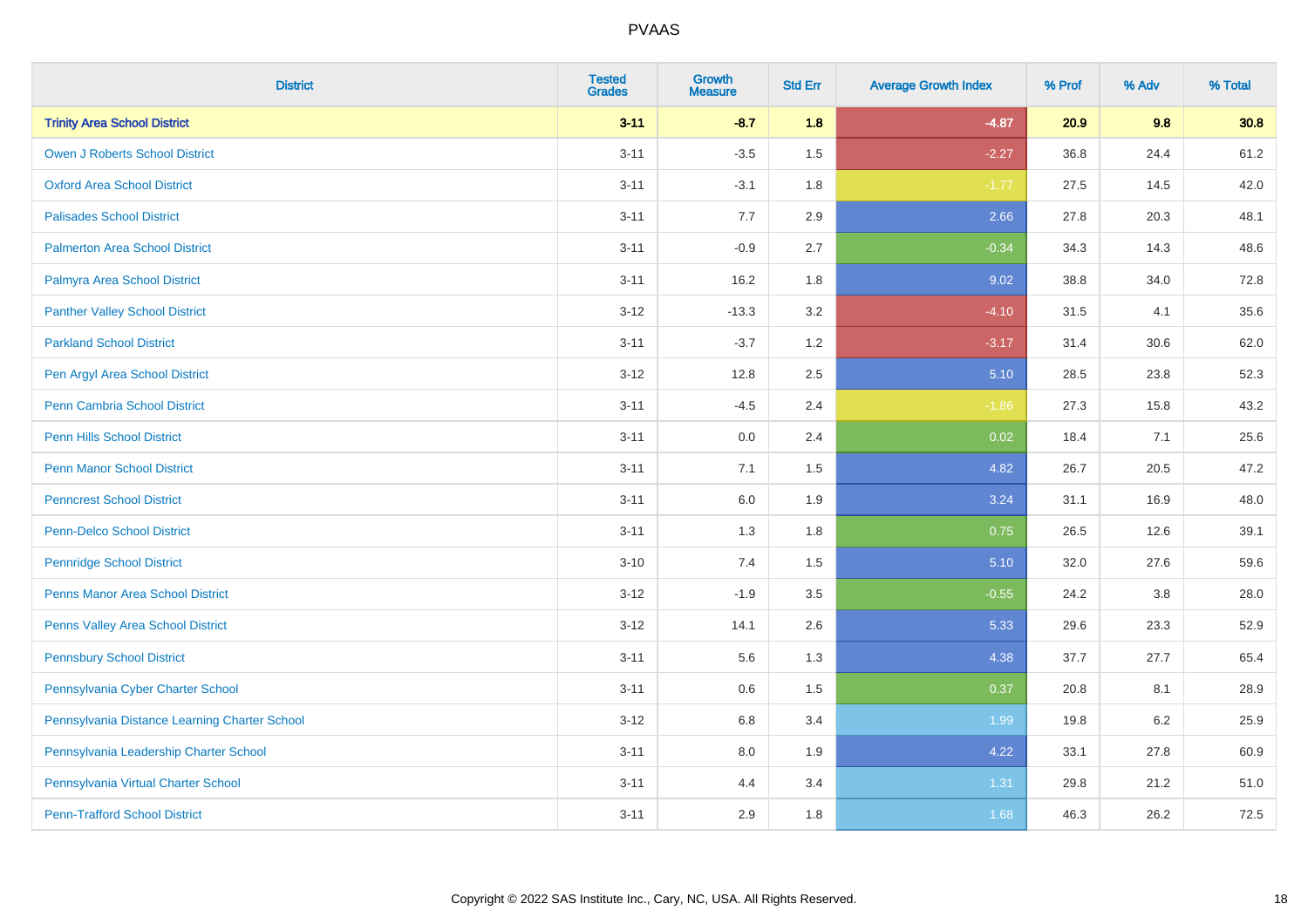| <b>District</b>                                    | <b>Tested</b><br><b>Grades</b> | <b>Growth</b><br><b>Measure</b> | <b>Std Err</b> | <b>Average Growth Index</b> | % Prof | % Adv | % Total |
|----------------------------------------------------|--------------------------------|---------------------------------|----------------|-----------------------------|--------|-------|---------|
| <b>Trinity Area School District</b>                | $3 - 11$                       | $-8.7$                          | 1.8            | $-4.87$                     | 20.9   | 9.8   | 30.8    |
| People For People Charter School                   | $3-12$                         | 6.4                             | 5.6            | $1.15$                      | 2.4    | 0.0   | 2.4     |
| <b>Pequea Valley School District</b>               | $3 - 11$                       | 18.0                            | 3.1            | 5.74                        | 29.2   | 37.5  | 66.7    |
| <b>Perkiomen Valley School District</b>            | $3 - 11$                       | 2.7                             | 1.5            | 1.83                        | 35.0   | 25.3  | 60.3    |
| Perseus House Charter School Of Excellence         | $6 - 11$                       | $-6.4$                          | 2.6            | $-2.50$                     | 0.9    | 0.0   | 0.9     |
| <b>Peters Township School District</b>             | $3 - 11$                       | 14.1                            | 1.7            | 8.16                        | 35.2   | 41.6  | 76.8    |
| Philadelphia Academy Charter School                | $3 - 11$                       | $-14.7$                         | 2.7            | $-5.42$                     | 21.6   | 3.9   | 25.5    |
| Philadelphia City School District                  | $3 - 12$                       | $-7.8$                          | 0.6            | $-13.43$                    | 16.4   | 6.5   | 22.9    |
| Philadelphia Electrical & Tech Charter High School | $10 - 10$                      | 1.2                             | 2.6            | 0.45                        | 0.9    | 0.0   | 0.9     |
| Philipsburg-Osceola Area School District           | $3 - 11$                       | 4.1                             | 3.0            | 1.37                        | 22.5   | 16.2  | 38.8    |
| <b>Phoenixville Area School District</b>           | $3 - 11$                       | 7.3                             | 1.8            | 3.96                        | 32.3   | 27.6  | 59.8    |
| <b>Pine Grove Area School District</b>             | $3 - 11$                       | $-1.1$                          | 3.0            | $-0.36$                     | 29.5   | 14.3  | 43.8    |
| <b>Pine-Richland School District</b>               | $3 - 11$                       | 9.3                             | 1.7            | 5.56                        | 42.3   | 35.8  | 78.1    |
| <b>Pittsburgh School District</b>                  | $3 - 11$                       | $-13.0$                         | 1.1            | $-12.25$                    | 16.1   | 6.5   | 22.6    |
| <b>Pittston Area School District</b>               | $3 - 11$                       | $-8.2$                          | 2.2            | $-3.75$                     | 26.7   | 14.8  | 41.5    |
| <b>Pleasant Valley School District</b>             | $3 - 11$                       | $-3.3$                          | 1.8            | $-1.80$                     | 28.5   | 10.4  | 39.0    |
| <b>Plum Borough School District</b>                | $3 - 11$                       | $-9.4$                          | 2.4            | $-3.98$                     | 32.9   | 27.4  | 60.4    |
| Pocono Mountain School District                    | $3 - 12$                       | $-4.3$                          | 1.8            | $-2.43$                     | 35.5   | 17.1  | 52.6    |
| <b>Port Allegany School District</b>               | $3 - 11$                       | 6.5                             | 3.7            | 1.74                        | 26.4   | 11.3  | 37.7    |
| <b>Portage Area School District</b>                | $3 - 10$                       | $-0.5$                          | 3.3            | $-0.14$                     | 27.0   | 20.6  | 47.6    |
| <b>Pottsgrove School District</b>                  | $3 - 11$                       | $-5.5$                          | 2.0            | $-2.78$                     | 28.6   | 10.3  | 38.8    |
| <b>Pottstown School District</b>                   | $3 - 12$                       | 2.0                             | 2.2            | 0.88                        | 19.4   | 6.2   | 25.6    |
| <b>Pottsville Area School District</b>             | $3 - 12$                       | $-4.9$                          | 2.1            | $-2.36$                     | 21.8   | 7.9   | 29.6    |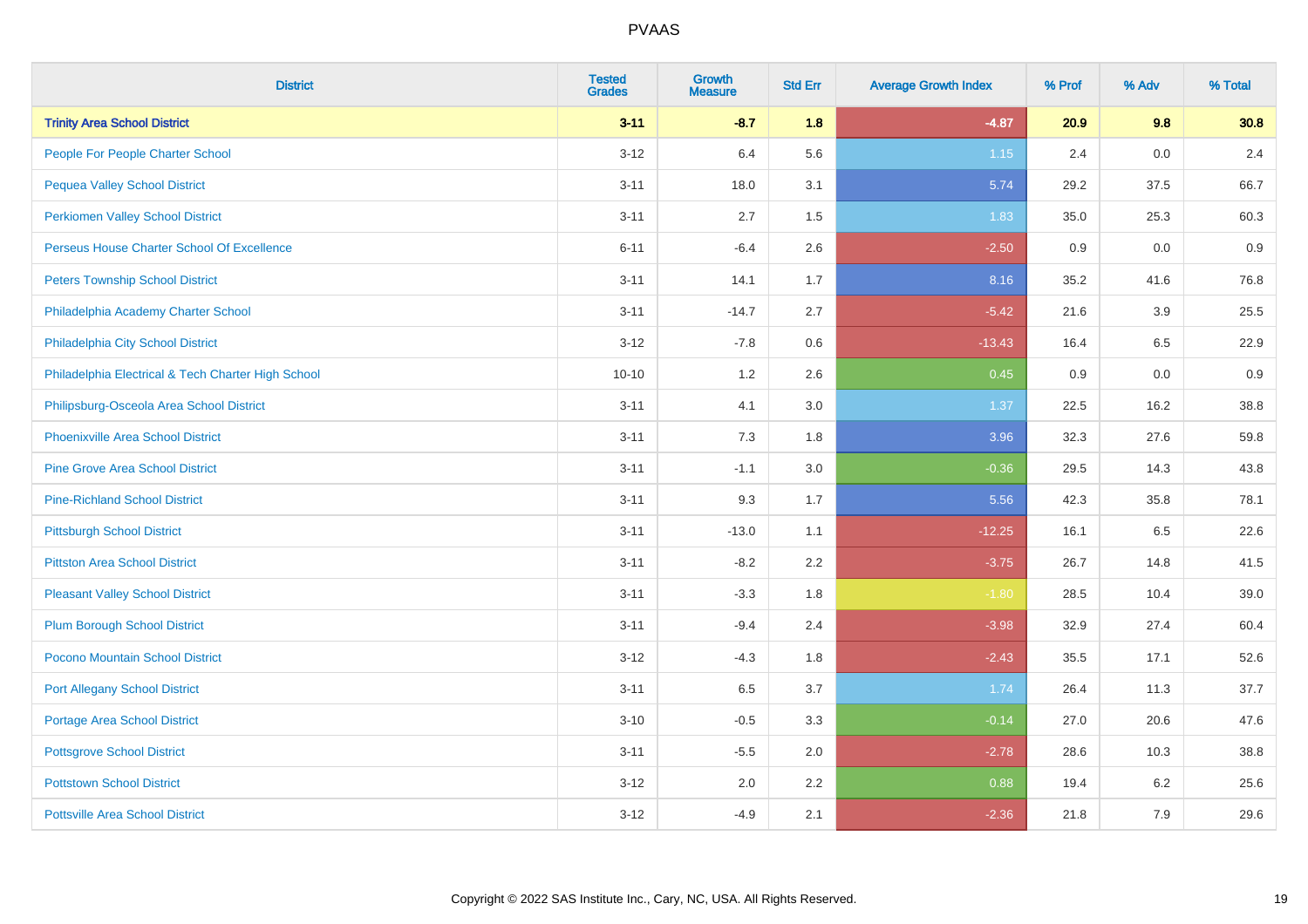| <b>District</b>                                                       | <b>Tested</b><br><b>Grades</b> | <b>Growth</b><br><b>Measure</b> | <b>Std Err</b> | <b>Average Growth Index</b> | % Prof | % Adv | % Total |
|-----------------------------------------------------------------------|--------------------------------|---------------------------------|----------------|-----------------------------|--------|-------|---------|
| <b>Trinity Area School District</b>                                   | $3 - 11$                       | $-8.7$                          | 1.8            | $-4.87$                     | 20.9   | 9.8   | 30.8    |
| Preparatory Charter School Of Mathematics, Science, Tech, And Careers | $9 - 10$                       | $-5.1$                          | 2.5            | $-2.03$                     | 6.3    | 1.4   | 7.7     |
| Propel Charter School - Braddock Hills                                | $3 - 11$                       | $-2.1$                          | 3.3            | $-0.63$                     | 4.8    | 3.2   | 8.1     |
| <b>Propel Charter School-Homestead</b>                                | $3 - 11$                       | $-5.0$                          | 3.9            | $-1.27$                     | $7.3$  | 0.0   | 7.3     |
| <b>Propel Charter School-Montour</b>                                  | $3 - 10$                       | $-3.4$                          | 3.6            | $-0.93$                     | 7.7    | 0.0   | 7.7     |
| <b>Punxsutawney Area School District</b>                              | $3 - 11$                       | 15.8                            | 2.7            | 5.83                        | 18.6   | 29.0  | 47.6    |
| <b>Purchase Line School District</b>                                  | $3 - 12$                       | 4.3                             | 3.3            | 1.30                        | 32.3   | 9.0   | 41.4    |
| <b>Quaker Valley School District</b>                                  | $3 - 11$                       | 12.2                            | 2.5            | 4.90                        | 39.5   | 26.4  | 65.9    |
| <b>Quakertown Community School District</b>                           | $3 - 12$                       | $-4.3$                          | 1.5            | $-2.79$                     | 33.8   | 20.1  | 53.8    |
| <b>Radnor Township School District</b>                                | $3 - 12$                       | 7.5                             | 1.9            | 4.03                        | 33.0   | 38.3  | 71.3    |
| <b>Reach Cyber Charter School</b>                                     | $3 - 11$                       | 1.4                             | 3.6            | 0.40                        | 32.9   | 15.2  | 48.1    |
| <b>Reading School District</b>                                        | $3 - 11$                       | 4.3                             | 1.2            | 3.71                        | 16.8   | 6.0   | 22.8    |
| <b>Red Lion Area School District</b>                                  | $3 - 11$                       | 4.5                             | 1.9            | 2.31                        | 32.3   | 21.5  | 53.8    |
| <b>Redbank Valley School District</b>                                 | $3 - 11$                       | $-7.5$                          | 3.1            | $-2.41$                     | 12.4   | 10.6  | 23.1    |
| Renaissance Academy Charter School                                    | $3 - 11$                       | $-5.6$                          | 3.1            | $-1.79$                     | 28.4   | 18.5  | 46.9    |
| <b>Reynolds School District</b>                                       | $3 - 10$                       | $-3.0$                          | 3.5            | $-0.87$                     | 27.3   | 9.1   | 36.4    |
| <b>Richland School District</b>                                       | $3 - 11$                       | $-6.9$                          | 2.6            | $-2.63$                     | 40.1   | 20.9  | 61.0    |
| <b>Ridgway Area School District</b>                                   | $3 - 11$                       | $-6.1$                          | 4.0            | $-1.53$                     | 42.2   | 15.6  | 57.8    |
| <b>Ridley School District</b>                                         | $3 - 12$                       | 0.3                             | 1.6            | 0.21                        | 32.0   | 10.7  | 42.6    |
| <b>Ringgold School District</b>                                       | $3 - 11$                       | 2.9                             | 2.2            | 1.32                        | 23.8   | 13.3  | 37.1    |
| <b>Riverside Beaver County School District</b>                        | $3 - 11$                       | $-5.5$                          | 2.7            | $-2.03$                     | 35.8   | 23.2  | 59.0    |
| <b>Riverside School District</b>                                      | $3 - 11$                       | $-6.2$                          | 2.7            | $-2.33$                     | 20.8   | 17.0  | 37.7    |
| <b>Riverview School District</b>                                      | $3 - 11$                       | $-13.0$                         | 4.0            | $-3.29$                     | 43.1   | 7.8   | 51.0    |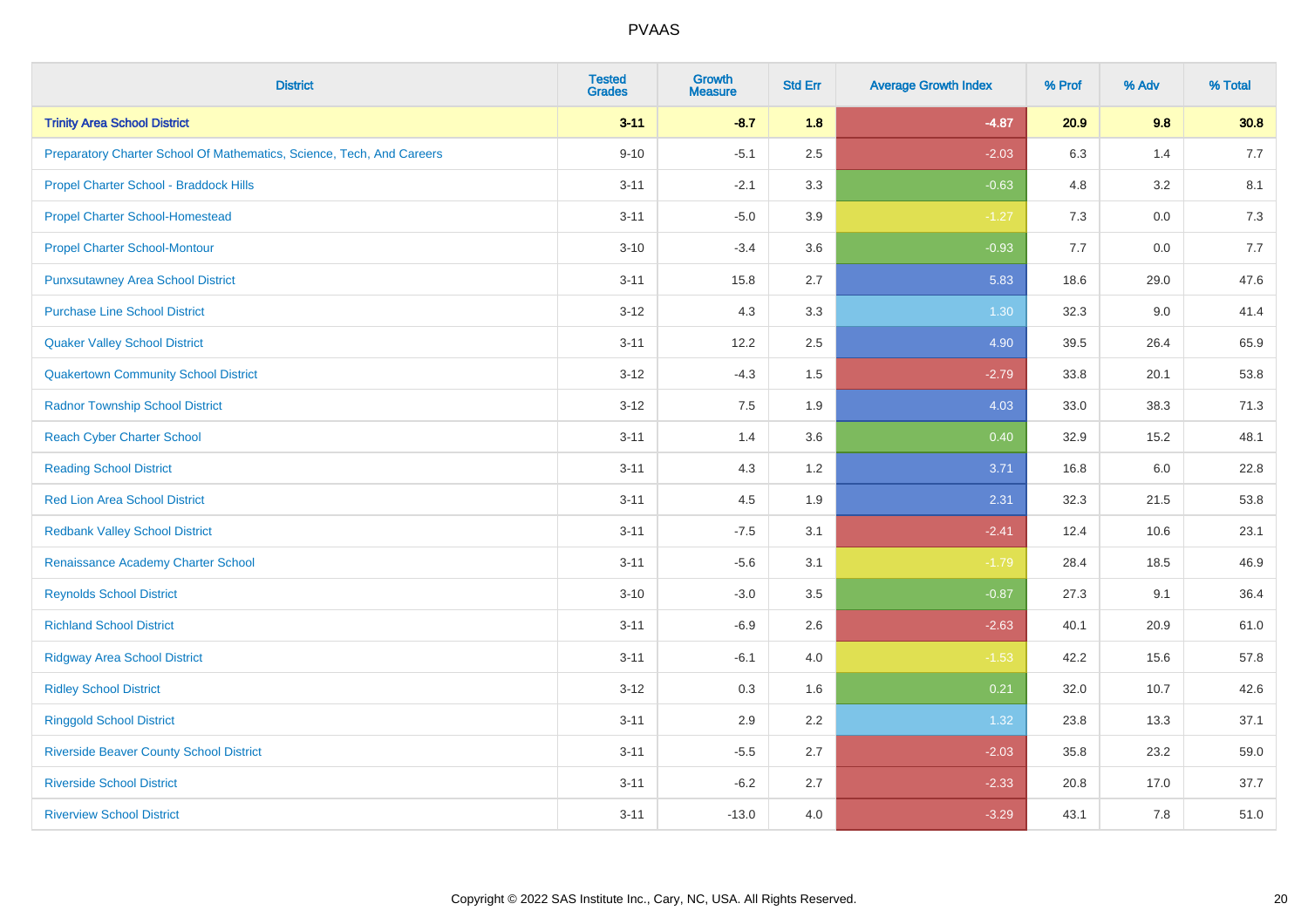| <b>District</b>                               | <b>Tested</b><br><b>Grades</b> | Growth<br><b>Measure</b> | <b>Std Err</b> | <b>Average Growth Index</b> | % Prof | % Adv | % Total |
|-----------------------------------------------|--------------------------------|--------------------------|----------------|-----------------------------|--------|-------|---------|
| <b>Trinity Area School District</b>           | $3 - 11$                       | $-8.7$                   | 1.8            | $-4.87$                     | 20.9   | 9.8   | 30.8    |
| <b>Roberto Clemente Charter School</b>        | $3 - 12$                       | $-3.3$                   | 4.1            | $-0.79$                     | 22.7   | 4.6   | 27.3    |
| <b>Rochester Area School District</b>         | $3 - 11$                       | $-5.7$                   | 3.9            | $-1.45$                     | 14.9   | 2.1   | 17.0    |
| Rose Tree Media School District               | $3 - 10$                       | $-2.8$                   | 2.1            | $-1.33$                     | 35.2   | 29.6  | 64.8    |
| Saint Marys Area School District              | $3 - 11$                       | 6.0                      | 2.2            | 2.69                        | 35.4   | 18.3  | 53.7    |
| <b>Salisbury Township School District</b>     | $3 - 11$                       | 5.8                      | 3.6            | 1.62                        | 24.4   | 12.6  | 37.0    |
| Salisbury-Elk Lick School District            | $3 - 11$                       | $-8.4$                   | 5.8            | $-1.45$                     | 33.3   | 5.6   | 38.9    |
| <b>Saucon Valley School District</b>          | $3 - 11$                       | 18.9                     | 2.2            | 8.48                        | 26.0   | 39.6  | 65.6    |
| <b>Sayre Area School District</b>             | $3 - 11$                       | 5.8                      | 3.2            | 1.81                        | 30.3   | 21.0  | 51.3    |
| <b>School Lane Charter School</b>             | $3 - 11$                       | 2.6                      | 3.6            | 0.72                        | 23.1   | 18.7  | 41.8    |
| Schuylkill Haven Area School District         | $3 - 11$                       | $-5.3$                   | 2.7            | $-1.96$                     | 22.2   | 11.6  | 33.8    |
| <b>Schuylkill Valley School District</b>      | $3 - 11$                       | $-1.0$                   | 2.2            | $-0.47$                     | 29.8   | 20.2  | 50.0    |
| <b>Scranton School District</b>               | $3 - 12$                       | $-10.1$                  | 2.5            | $-4.04$                     | 20.0   | 7.7   | 27.7    |
| Selinsgrove Area School District              | $3 - 12$                       | $-5.7$                   | 2.1            | $-2.74$                     | 25.4   | 13.9  | 39.2    |
| <b>Seneca Valley School District</b>          | $3 - 11$                       | $0.8\,$                  | 1.4            | 0.54                        | 40.6   | 25.2  | 65.8    |
| <b>Shade-Central City School District</b>     | $3 - 11$                       | $-14.6$                  | 4.0            | $-3.68$                     | 9.6    | 0.0   | 9.6     |
| <b>Shaler Area School District</b>            | $3 - 11$                       | $-2.1$                   | 1.8            | $-1.18$                     | 32.0   | 13.0  | 45.0    |
| <b>Shamokin Area School District</b>          | $3 - 11$                       | $-2.6$                   | 2.5            | $-1.06$                     | 19.6   | 9.8   | 29.3    |
| <b>Shanksville-Stonycreek School District</b> | $3 - 10$                       | $-8.6$                   | 5.5            | $-1.55$                     | 17.6   | 23.5  | 41.2    |
| <b>Sharon City School District</b>            | $3 - 11$                       | $-6.5$                   | 2.3            | $-2.79$                     | 13.1   | 5.0   | 18.1    |
| <b>Sharpsville Area School District</b>       | $3 - 11$                       | 3.8                      | 3.7            | 1.04                        | 41.1   | 23.2  | 64.3    |
| <b>Shenandoah Valley School District</b>      | $3 - 11$                       | $-4.5$                   | 3.5            | $-1.29$                     | 14.3   | 0.0   | 14.3    |
| Shenango Area School District                 | $3 - 11$                       | 1.7                      | 3.2            | 0.52                        | 41.4   | 13.8  | 55.3    |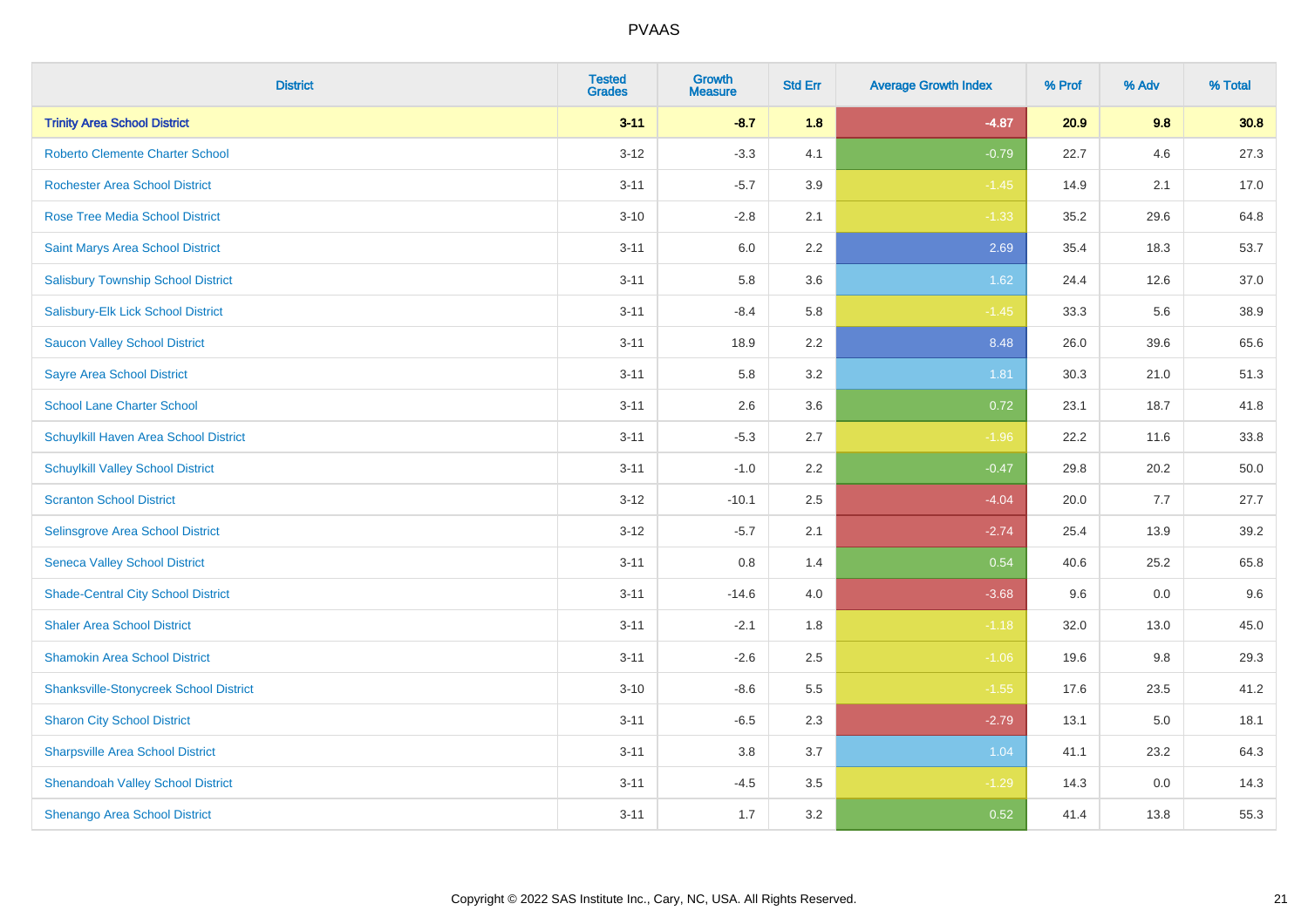| <b>District</b>                            | <b>Tested</b><br><b>Grades</b> | <b>Growth</b><br><b>Measure</b> | <b>Std Err</b> | <b>Average Growth Index</b> | % Prof | % Adv | % Total |
|--------------------------------------------|--------------------------------|---------------------------------|----------------|-----------------------------|--------|-------|---------|
| <b>Trinity Area School District</b>        | $3 - 11$                       | $-8.7$                          | 1.8            | $-4.87$                     | 20.9   | 9.8   | 30.8    |
| <b>Shikellamy School District</b>          | $3 - 10$                       | $-8.3$                          | 2.4            | $-3.42$                     | 20.8   | 18.5  | 39.2    |
| <b>Shippensburg Area School District</b>   | $3 - 11$                       | 0.5                             | 1.8            | 0.26                        | 23.5   | 22.8  | 46.3    |
| <b>Slippery Rock Area School District</b>  | $3 - 11$                       | $-3.8$                          | 2.5            | $-1.56$                     | 30.8   | 21.9  | 52.7    |
| <b>Smethport Area School District</b>      | $3 - 12$                       | 5.8                             | 3.8            | $1.52$                      | 24.6   | 20.0  | 44.6    |
| <b>Solanco School District</b>             | $3 - 11$                       | 2.2                             | 1.8            | 1.18                        | 27.2   | 15.0  | 42.3    |
| <b>Somerset Area School District</b>       | $3 - 11$                       | $-7.6$                          | 2.4            | $-3.17$                     | 21.0   | 14.5  | 35.5    |
| <b>Souderton Area School District</b>      | $3 - 11$                       | 18.5                            | 1.4            | 12.86                       | 39.2   | 31.2  | 70.4    |
| South Allegheny School District            | $3 - 11$                       | $-0.9$                          | 3.1            | $-0.30$                     | 23.8   | 2.5   | 26.2    |
| <b>South Butler County School District</b> | $3 - 10$                       | 6.3                             | 2.2            | 2.80                        | 37.8   | 19.2  | 57.0    |
| South Eastern School District              | $3 - 11$                       | $-1.0$                          | 1.8            | $-0.55$                     | 36.4   | 17.1  | 53.5    |
| South Fayette Township School District     | $3 - 11$                       | 6.0                             | 1.8            | 3.33                        | 32.2   | 38.3  | 70.5    |
| South Middleton School District            | $3 - 11$                       | 4.4                             | 2.2            | 1.95                        | 31.1   | 16.4  | 47.5    |
| South Park School District                 | $3 - 11$                       | $-8.8$                          | 2.5            | $-3.46$                     | 28.1   | 17.0  | 45.2    |
| South Side Area School District            | $3 - 11$                       | $-0.6$                          | 3.1            | $-0.19$                     | 24.0   | 28.0  | 52.0    |
| <b>South Western School District</b>       | $3 - 12$                       | 2.5                             | 1.7            | 1.48                        | 36.2   | 19.7  | 55.9    |
| South Williamsport Area School District    | $3 - 10$                       | 0.9                             | 3.1            | 0.31                        | 38.4   | 11.6  | 50.0    |
| <b>Southeast Delco School District</b>     | $3 - 10$                       | 3.9                             | 3.5            | 1.12                        | 18.6   | 3.4   | 22.0    |
| <b>Southeastern Greene School District</b> | $3 - 10$                       | $-2.3$                          | 4.4            | $-0.53$                     | 29.0   | 9.7   | 38.7    |
| Southern Columbia Area School District     | $3 - 11$                       | $-8.5$                          | 3.0            | $-2.83$                     | 30.5   | 12.8  | 43.3    |
| <b>Southern Fulton School District</b>     | $3 - 11$                       | $-5.1$                          | 4.0            | $-1.29$                     | 21.7   | 13.0  | 34.8    |
| Southern Huntingdon County School District | $3 - 11$                       | $-5.9$                          | 3.4            | $-1.76$                     | 32.8   | 4.9   | 37.7    |
| <b>Southern Lehigh School District</b>     | $3 - 11$                       | $-4.1$                          | 2.1            | $-1.94$                     | 39.3   | 28.0  | 67.2    |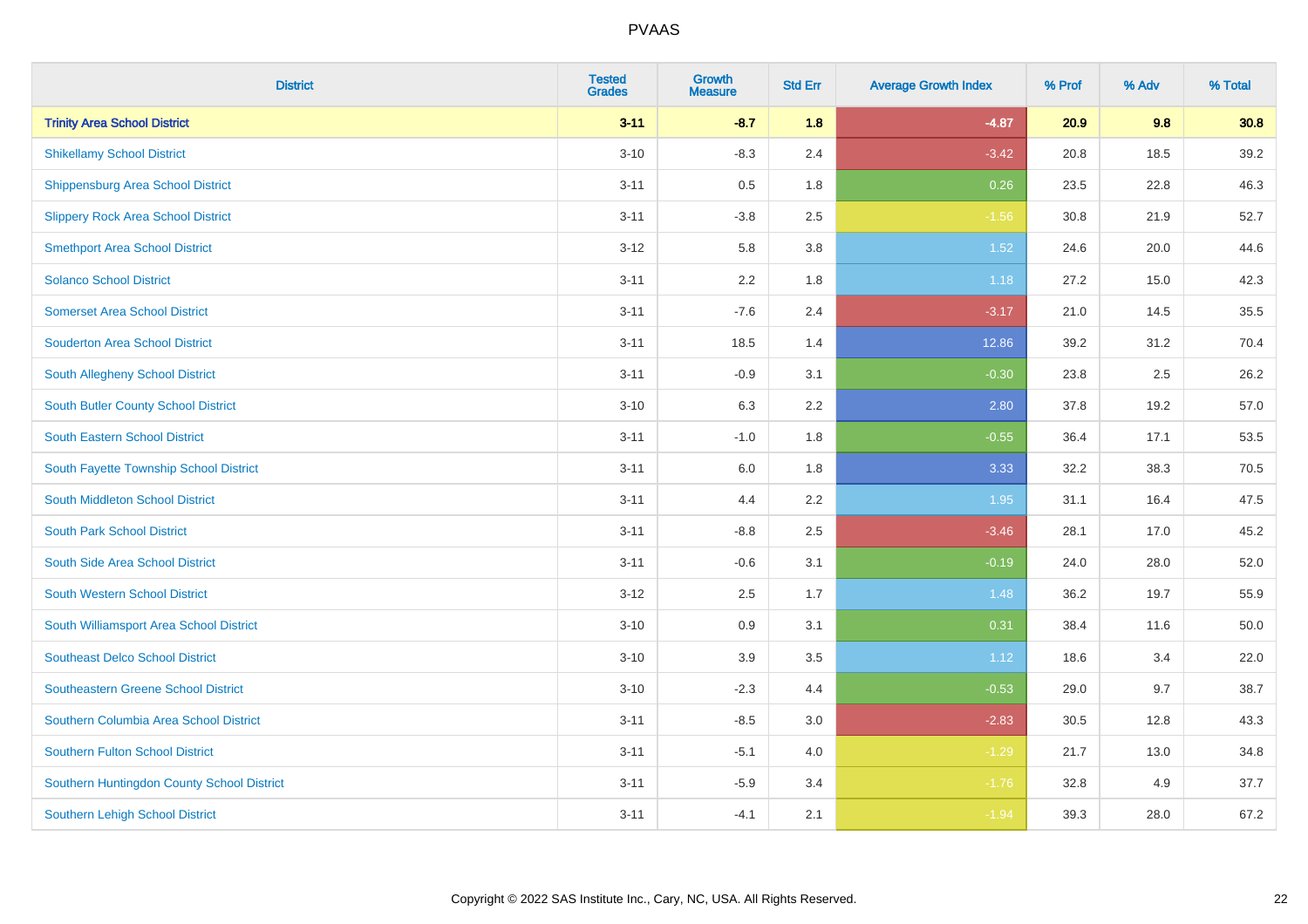| <b>District</b>                              | <b>Tested</b><br><b>Grades</b> | <b>Growth</b><br><b>Measure</b> | <b>Std Err</b> | <b>Average Growth Index</b> | % Prof | % Adv | % Total |
|----------------------------------------------|--------------------------------|---------------------------------|----------------|-----------------------------|--------|-------|---------|
| <b>Trinity Area School District</b>          | $3 - 11$                       | $-8.7$                          | 1.8            | $-4.87$                     | 20.9   | 9.8   | 30.8    |
| Southern Tioga School District               | $3 - 11$                       | $-0.1$                          | 2.8            | $-0.03$                     | 26.3   | 10.3  | 36.6    |
| <b>Southern York County School District</b>  | $3 - 11$                       | 15.5                            | 1.8            | 8.48                        | 37.6   | 29.2  | 66.8    |
| <b>Southmoreland School District</b>         | $3 - 11$                       | $-12.5$                         | 3.1            | $-4.04$                     | 33.3   | 15.5  | 48.8    |
| <b>Spring Cove School District</b>           | $3 - 11$                       | 9.1                             | 2.4            | 3.77                        | 31.8   | 25.4  | 57.1    |
| <b>Spring Grove Area School District</b>     | $3 - 11$                       | 3.9                             | 2.0            | 1.90                        | 30.0   | 23.0  | 53.0    |
| <b>Springfield School District</b>           | $3 - 11$                       | 1.2                             | 1.7            | 0.69                        | 31.8   | 25.2  | 56.9    |
| <b>Springfield Township School District</b>  | $3 - 11$                       | $-3.9$                          | 3.1            | $-1.27$                     | 37.2   | 30.8  | 68.1    |
| <b>Spring-Ford Area School District</b>      | $3 - 11$                       | 16.6                            | 1.2            | 14.02                       | 30.4   | 45.3  | 75.7    |
| <b>State College Area School District</b>    | $3 - 11$                       | 24.5                            | 1.3            | 18.59                       | 31.9   | 46.9  | 78.8    |
| <b>Steel Valley School District</b>          | $3 - 11$                       | 11.1                            | 3.3            | 3.33                        | 34.8   | 10.1  | 44.9    |
| <b>Steelton-Highspire School District</b>    | $3 - 11$                       | $-5.3$                          | 3.2            | $-1.65$                     | 13.9   | 0.0   | 13.9    |
| <b>Sto-Rox School District</b>               | $3 - 10$                       | $-7.0$                          | 3.5            | $-1.99$                     | 3.2    | 0.0   | 3.2     |
| <b>Stroudsburg Area School District</b>      | $3 - 11$                       | $7.5\,$                         | 1.6            | 4.70                        | 30.4   | 18.3  | 48.7    |
| <b>Sugar Valley Rural Charter School</b>     | $3 - 11$                       | $-3.6$                          | 3.7            | $-0.98$                     | 10.3   | 0.0   | 10.3    |
| <b>Sullivan County School District</b>       | $3 - 10$                       | 2.5                             | 4.3            | 0.58                        | 43.6   | 7.7   | 51.3    |
| <b>Susq-Cyber Charter School</b>             | $9 - 11$                       | $-3.2$                          | 5.8            | $-0.54$                     | 23.8   | 4.8   | 28.6    |
| <b>Susquehanna Community School District</b> | $3 - 11$                       | $-4.5$                          | 3.8            | $-1.19$                     | 31.9   | 8.8   | 40.7    |
| Susquehanna Township School District         | $3 - 12$                       | 3.9                             | 2.7            | 1.45                        | 19.0   | 13.1  | 32.0    |
| <b>Susquenita School District</b>            | $3 - 11$                       | $-5.9$                          | 2.6            | $-2.28$                     | 30.6   | 13.9  | 44.4    |
| <b>Tacony Academy Charter School</b>         | $3 - 11$                       | $-12.9$                         | 3.3            | $-3.90$                     | 8.6    | 1.4   | 10.0    |
| <b>Tamaqua Area School District</b>          | $3 - 12$                       | 6.5                             | 2.4            | 2.72                        | 34.3   | 17.5  | 51.8    |
| <b>Tech Freire Charter School</b>            | $9 - 11$                       | 0.7                             | 2.5            | 0.27                        | 3.6    | 0.0   | 3.6     |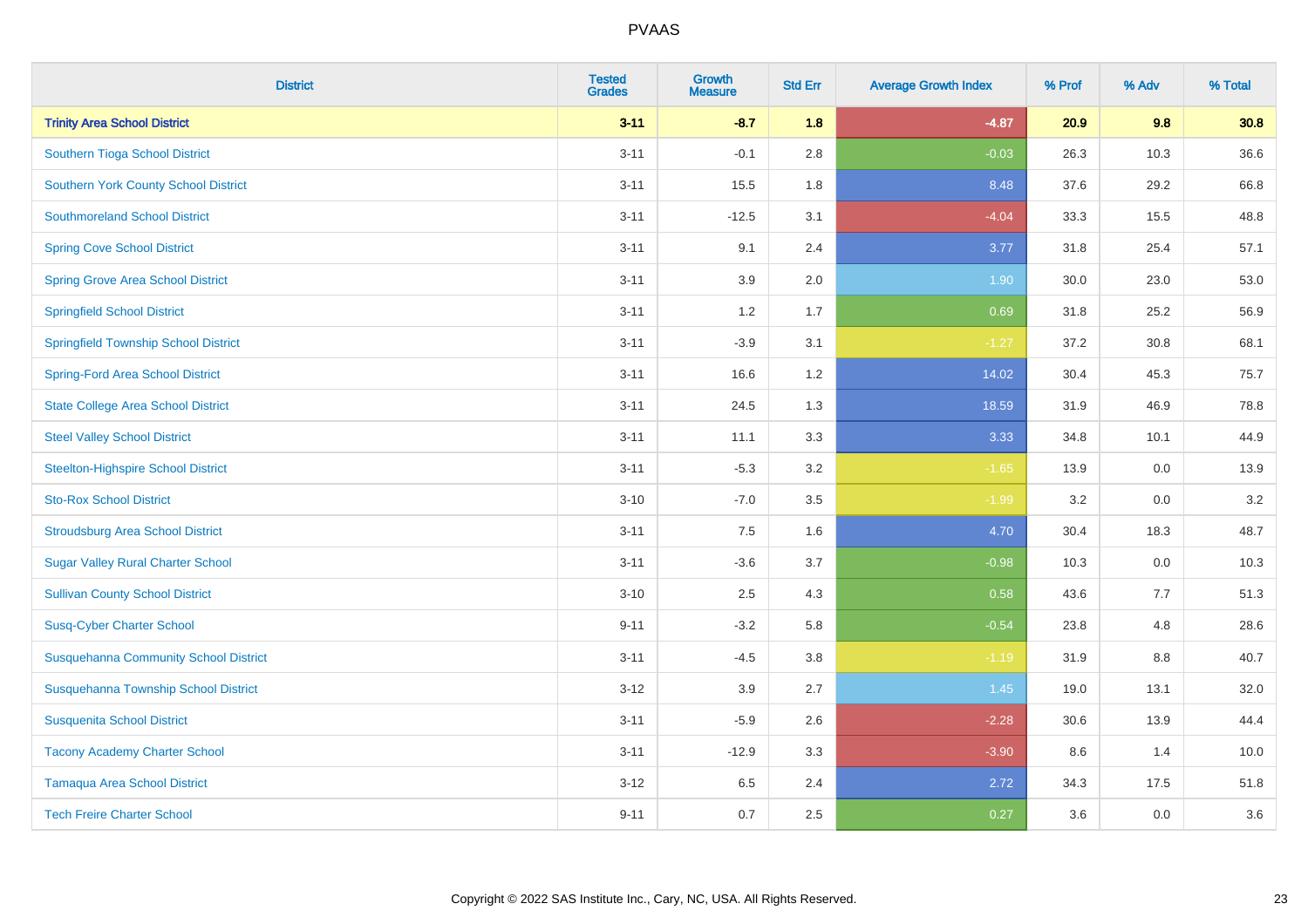| <b>District</b>                               | <b>Tested</b><br><b>Grades</b> | <b>Growth</b><br><b>Measure</b> | <b>Std Err</b> | <b>Average Growth Index</b> | % Prof | % Adv   | % Total |
|-----------------------------------------------|--------------------------------|---------------------------------|----------------|-----------------------------|--------|---------|---------|
| <b>Trinity Area School District</b>           | $3 - 11$                       | $-8.7$                          | 1.8            | $-4.87$                     | 20.9   | 9.8     | 30.8    |
| <b>Tidioute Community Charter School</b>      | $3 - 11$                       | $0.8\,$                         | 4.4            | 0.19                        | 18.1   | 6.9     | 25.0    |
| <b>Titusville Area School District</b>        | $3 - 11$                       | $-5.0$                          | 2.5            | $-1.98$                     | 26.5   | 6.8     | 33.3    |
| <b>Towanda Area School District</b>           | $3 - 11$                       | $-4.0$                          | 2.6            | $-1.52$                     | 24.8   | 9.9     | 34.8    |
| <b>Tredyffrin-Easttown School District</b>    | $3 - 10$                       | 8.7                             | 2.4            | 3.57                        | 35.2   | 35.8    | 71.0    |
| <b>Trinity Area School District</b>           | $3 - 11$                       | $-8.7$                          | 1.8            | $-4.87$                     | 20.9   | 9.8     | 30.8    |
| <b>Tri-Valley School District</b>             | $3 - 10$                       | $-2.7$                          | 3.9            | $-0.69$                     | 31.0   | 9.5     | 40.5    |
| <b>Troy Area School District</b>              | $3 - 10$                       | $-4.7$                          | 3.2            | $-1.46$                     | 22.8   | 16.5    | 39.2    |
| <b>Tulpehocken Area School District</b>       | $3 - 12$                       | 1.0                             | 4.9            | 0.20                        | 11.5   | 23.1    | 34.6    |
| <b>Tunkhannock Area School District</b>       | $3 - 11$                       | 1.4                             | 2.0            | 0.71                        | 29.8   | 18.1    | 47.9    |
| <b>Turkeyfoot Valley Area School District</b> | $3 - 12$                       | $-15.4$                         | 5.8            | $-2.66$                     | 3.8    | 3.8     | 7.6     |
| <b>Tuscarora School District</b>              | $3 - 11$                       | 13.4                            | 2.2            | 6.20                        | 37.1   | 26.3    | 63.4    |
| <b>Tussey Mountain School District</b>        | $3 - 12$                       | $-13.0$                         | 3.3            | $-3.93$                     | 11.1   | $3.2\,$ | 14.3    |
| <b>Twin Valley School District</b>            | $3 - 12$                       | $-3.2$                          | 1.9            | $-1.68$                     | 38.8   | 19.8    | 58.6    |
| <b>Tyrone Area School District</b>            | $3 - 12$                       | 29.2                            | 2.3            | 12.86                       | 36.6   | 29.1    | 65.7    |
| <b>Union Area School District</b>             | $3 - 11$                       | $-6.5$                          | 3.8            | $-1.70$                     | 30.6   | 12.2    | 42.9    |
| <b>Union City Area School District</b>        | $3 - 12$                       | $-8.7$                          | 3.3            | $-2.59$                     | 29.7   | 10.9    | 40.6    |
| <b>Union School District</b>                  | $3 - 12$                       | 2.5                             | 3.7            | 0.69                        | 17.9   | 10.4    | 28.4    |
| <b>Uniontown Area School District</b>         | $3 - 11$                       | $-2.8$                          | 3.1            | $-0.91$                     | 31.7   | 7.3     | 39.0    |
| <b>Unionville-Chadds Ford School District</b> | $3 - 11$                       | 15.8                            | 1.7            | 9.12                        | 31.2   | 48.0    | 79.2    |
| <b>United School District</b>                 | $3 - 11$                       | 6.3                             | 3.3            | 1.89                        | 38.8   | 16.3    | 55.0    |
| <b>Universal Audenried Charter School</b>     | $9 - 11$                       | $-3.8$                          | 2.5            | $-1.53$                     | 3.0    | 0.5     | 3.5     |
| <b>Upper Adams School District</b>            | $3 - 11$                       | 0.9                             | 2.5            | 0.37                        | 33.0   | 17.0    | 50.0    |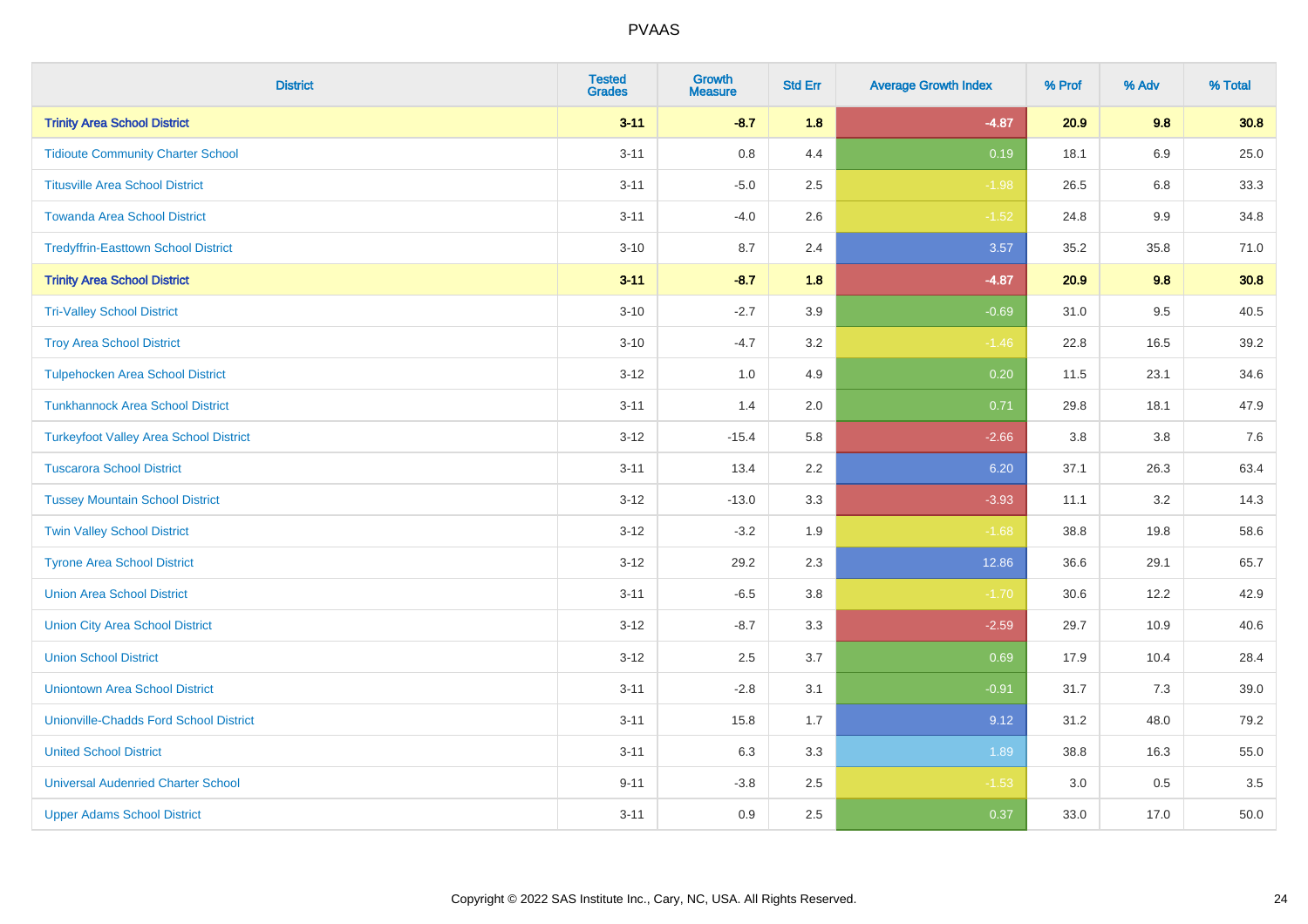| <b>District</b>                                | <b>Tested</b><br><b>Grades</b> | Growth<br><b>Measure</b> | <b>Std Err</b> | <b>Average Growth Index</b> | % Prof | % Adv | % Total |
|------------------------------------------------|--------------------------------|--------------------------|----------------|-----------------------------|--------|-------|---------|
| <b>Trinity Area School District</b>            | $3 - 11$                       | $-8.7$                   | 1.8            | $-4.87$                     | 20.9   | 9.8   | 30.8    |
| <b>Upper Darby School District</b>             | $3 - 12$                       | 11.2                     | 1.4            | 8.28                        | 23.8   | 11.8  | 35.6    |
| <b>Upper Dauphin Area School District</b>      | $3 - 11$                       | 16.5                     | 5.1            | 3.26                        | 37.5   | 26.8  | 64.3    |
| <b>Upper Dublin School District</b>            | $3 - 12$                       | 2.1                      | 1.8            | 1.19                        | 34.7   | 30.0  | 64.7    |
| <b>Upper Merion Area School District</b>       | $3 - 11$                       | 14.0                     | 2.0            | 7.15                        | 34.4   | 32.6  | 67.0    |
| <b>Upper Moreland Township School District</b> | $3 - 11$                       | 1.1                      | 2.0            | 0.56                        | 24.8   | 26.6  | 51.3    |
| <b>Upper Perkiomen School District</b>         | $3 - 11$                       | 5.7                      | 1.9            | 3.04                        | 25.4   | 19.9  | 45.4    |
| <b>Upper Saint Clair School District</b>       | $3 - 11$                       | 13.8                     | 1.8            | 7.86                        | 32.2   | 44.5  | 76.7    |
| Urban Pathways 6-12 Charter School             | $6 - 11$                       | $-4.1$                   | 5.7            | $-0.72$                     | 0.0    | 0.0   | 0.0     |
| <b>Valley Grove School District</b>            | $3 - 10$                       | $-4.0$                   | 5.5            | $-0.72$                     | 68.4   | 15.8  | 84.2    |
| <b>Valley View School District</b>             | $3 - 11$                       | 9.3                      | 2.2            | 4.18                        | 26.6   | 23.1  | 49.7    |
| <b>Wallenpaupack Area School District</b>      | $3 - 11$                       | 8.8                      | 2.1            | 4.28                        | 28.5   | 18.9  | 47.4    |
| <b>Wallingford-Swarthmore School District</b>  | $3 - 10$                       | $5.0\,$                  | 2.2            | 2.25                        | 33.3   | 37.1  | 70.4    |
| <b>Warren County School District</b>           | $3 - 11$                       | $-0.1$                   | 1.6            | $-0.06$                     | 26.7   | 9.7   | 36.4    |
| <b>Warrior Run School District</b>             | $3 - 11$                       | 10.5                     | 2.7            | 3.86                        | 34.1   | 16.8  | 50.9    |
| <b>Warwick School District</b>                 | $3 - 11$                       | 21.7                     | 1.8            | 11.76                       | 27.7   | 36.3  | 64.0    |
| <b>Washington School District</b>              | $3 - 11$                       | $-15.9$                  | 2.9            | $-5.44$                     | 12.9   | 1.7   | 14.7    |
| <b>Wattsburg Area School District</b>          | $3 - 11$                       | 1.0                      | 2.7            | 0.36                        | 20.4   | 12.4  | 32.7    |
| <b>Wayne Highlands School District</b>         | $3 - 11$                       | 22.5                     | 2.5            | 9.16                        | 33.8   | 40.4  | 74.2    |
| <b>Waynesboro Area School District</b>         | $3 - 12$                       | 3.0                      | 1.8            | 1.67                        | 26.0   | 23.5  | 49.5    |
| <b>Weatherly Area School District</b>          | $3 - 11$                       | $-5.8$                   | 4.0            | $-1.44$                     | 32.1   | 8.9   | 41.1    |
| <b>Wellsboro Area School District</b>          | $3 - 11$                       | $-6.3$                   | 3.0            | $-2.08$                     | 24.4   | 13.4  | 37.8    |
| <b>West Allegheny School District</b>          | $3 - 12$                       | 8.6                      | 2.0            | 4.34                        | 37.3   | 27.2  | 64.5    |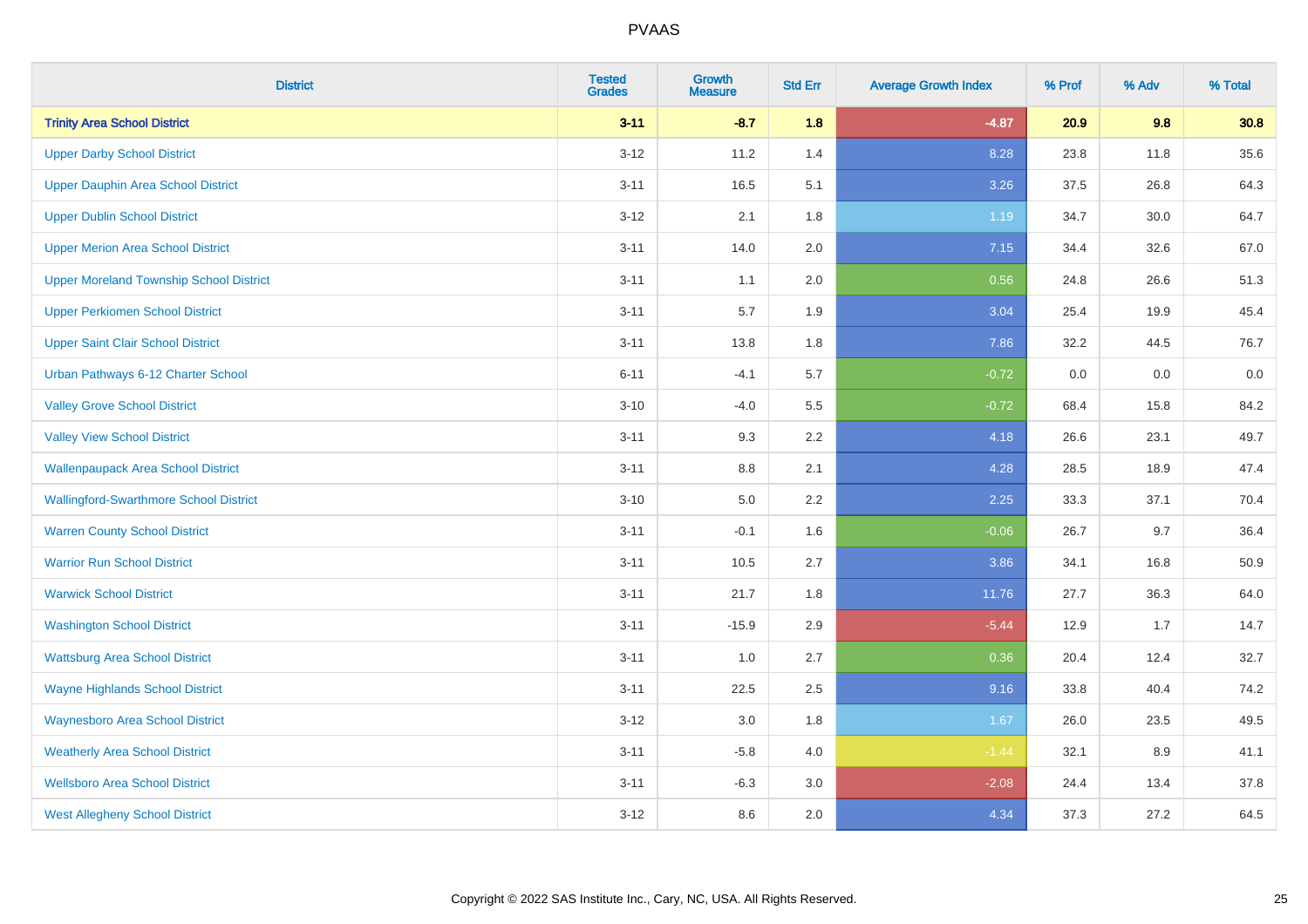| <b>District</b>                                 | <b>Tested</b><br><b>Grades</b> | <b>Growth</b><br><b>Measure</b> | <b>Std Err</b> | <b>Average Growth Index</b> | % Prof | % Adv | % Total |
|-------------------------------------------------|--------------------------------|---------------------------------|----------------|-----------------------------|--------|-------|---------|
| <b>Trinity Area School District</b>             | $3 - 11$                       | $-8.7$                          | 1.8            | $-4.87$                     | 20.9   | 9.8   | 30.8    |
| <b>West Branch Area School District</b>         | $3 - 11$                       | 17.0                            | 3.3            | 5.20                        | 47.1   | 19.1  | 66.2    |
| <b>West Chester Area School District</b>        | $3 - 11$                       | $-2.1$                          | 1.2            | $-1.83$                     | 36.4   | 23.2  | 59.6    |
| <b>West Greene School District</b>              | $3 - 11$                       | $-8.1$                          | 3.9            | $-2.08$                     | 31.0   | 11.9  | 42.9    |
| West Jefferson Hills School District            | $3 - 11$                       | 1.9                             | 1.9            | 0.99                        | 34.8   | 27.3  | 62.1    |
| <b>West Middlesex Area School District</b>      | $3 - 10$                       | $-7.4$                          | 3.5            | $-2.11$                     | 32.0   | 9.6   | 41.6    |
| <b>West Mifflin Area School District</b>        | $3 - 12$                       | $-11.9$                         | 2.5            | $-4.77$                     | 15.9   | 4.0   | 19.9    |
| <b>West Perry School District</b>               | $3 - 11$                       | 11.0                            | 2.3            | 4.76                        | 26.9   | 20.5  | 47.4    |
| <b>West Shore School District</b>               | $3 - 12$                       | 2.2                             | 1.3            | 1.68                        | 31.8   | 15.2  | 47.1    |
| <b>West Side CTC</b>                            | $9 - 10$                       | $-32.0$                         | 3.9            | $-8.16$                     | 5.9    | 0.0   | 5.9     |
| <b>West York Area School District</b>           | $3 - 12$                       | $-9.8$                          | 2.7            | $-3.57$                     | 21.9   | 10.9  | 32.8    |
| <b>Western Beaver County School District</b>    | $3 - 11$                       | $-9.3$                          | 4.2            | $-2.20$                     | 45.1   | 3.9   | 49.0    |
| <b>Western Wayne School District</b>            | $3 - 11$                       | 3.6                             | 2.6            | 1.39                        | 30.8   | 16.2  | 47.0    |
| <b>Westinghouse Arts Academy Charter School</b> | $9 - 10$                       | $-6.0$                          | 3.3            | $-1.81$                     | 20.2   | 8.9   | 29.1    |
| <b>Westmont Hilltop School District</b>         | $3 - 11$                       | $-1.0$                          | 2.8            | $-0.36$                     | 33.3   | 14.7  | 48.0    |
| <b>Whitehall-Coplay School District</b>         | $3 - 11$                       | 11.8                            | 1.7            | 7.06                        | 32.3   | 21.7  | 54.0    |
| <b>Wilkes-Barre Area School District</b>        | $3 - 11$                       | $-12.4$                         | 2.4            | $-5.18$                     | 14.2   | 3.7   | 17.9    |
| <b>William Penn School District</b>             | $3 - 12$                       | 7.0                             | 1.9            | 3.61                        | 14.0   | 7.2   | 21.3    |
| <b>Williams Valley School District</b>          | $3 - 11$                       | 2.6                             | 3.7            | 0.69                        | 17.0   | 5.1   | 22.0    |
| <b>Williamsburg Community School District</b>   | $3 - 11$                       | $-16.9$                         | 4.1            | $-4.14$                     | 22.4   | 0.0   | 22.4    |
| <b>Williamsport Area School District</b>        | $3 - 11$                       | $-11.7$                         | 1.4            | $-8.29$                     | 18.2   | 10.5  | 28.7    |
| Wilmington Area School District                 | $3 - 11$                       | 11.1                            | 3.3            | 3.37                        | 29.8   | 26.2  | 56.0    |
| <b>Wilson Area School District</b>              | $3 - 11$                       | $-0.3$                          | 2.4            | $-0.12$                     | 35.4   | 14.6  | 50.0    |